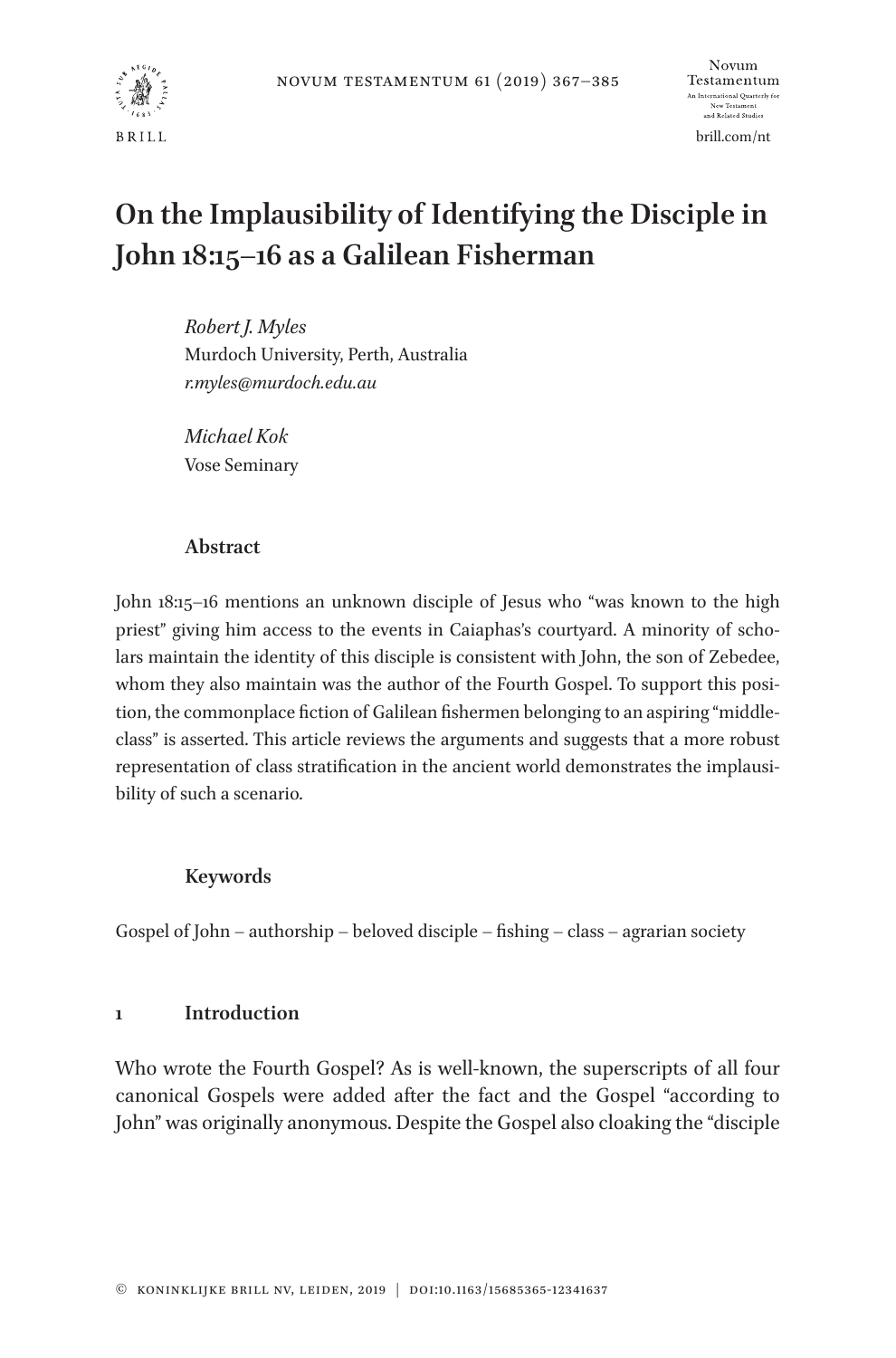whom Jesus loved" (cf. John 13:23; 19:26; 20:2; 21:7, 20) in a shroud of anonymity,1 many readers have tried to uncover his or her identity from the internal clues within the text.<sup>2</sup> Various church fathers, including Irenaeus of Lyon, deduced that John, son of Zebedee and the Lord's disciple, was the privileged person who reclined next to Jesus in John 13:23–25 (cf. *Haer*. 3.1.1), and this continues to be a live option for several Johannine commentators.3 Alternatively, a number of scholars have countered that the profile of the beloved disciple may be more compatible with an upper-class individual from southern Judaea than a rustic fisherman from northern Galilee.4 In particular, the appearance of

2 The most thorough survey of scholarly hypotheses about the beloved disciple is in J.H. Charlesworth, *The Beloved Disciple: Whose Witness Validates the Gospel of John?* (Valley Forge: Trinity, 1995) 128–223; see also J. Kügler, *Der Jünger, den Jesus liebte: Literarische, theologische und historische Untersuchungen zu einer Schlüsselgestalt johanneischer Theologie und Geschichte* (SBB 16. Stuttgart: Katholisches Bibelwerk, 1988) 438–448; J.A. Grassi, *The Secret Identity of the Beloved Disciple* (New York: Paulist, 1992) 5–18; R.A. Culpepper, *John, the Son of Zebedee: The Life of a Legend* (Minneapolis: Fortress, 2000) 72–84. Even so, none of these authors have exhausted all the interpretive options.

- 3 For some modern commentaries, see B.F. Westcott, *The Gospel according to St. John* (Thornaple Commentaries; Grand Rapids: Baker Academic, 1980) ix–lxvii; C.K. Barrett, *The Gospel according to St. John* (2nd ed.; Philadelphia: Westminster, 1978) 116–19; R.E. Brown, *The Gospel According to John I–XII* (AB 29; New York: Doubleday, 1966) lxxxviii–xcvii; R. Schnackenburg, *The Gospel According to St. John* (3 vols.; HTKNT; New York: Seabury and Crossroad, 1980) 1.75–104; D.A. Carson, *The Gospel according to John* (Grand Rapids: Eerdmans, 1991) 68–81; L. Morris, *The Gospel According to John* (Grand Rapids: Eerdmans, 1995) 4–25; H. Ridderbos, *The Gospel of John: A Theological Commentary* (Grand Rapids: Eerdmans, 1997) 2–3, 672–83; C. Blomberg, *The Historical Reliability of John's Gospel: Issues and Commentary* (Downers Grove: InterVarsity, 2001) 22–41; C.S. Keener, *The Gospel of John: A Commentary* (2 vols. Peabody: Hendrickson, 2003) 1.81–139; A. J. Köstenberger, *John* (BECNT; Grand Rapids: Baker Academic, 2004) 6–8. As can be seen in the next footnote, both Schnackenburg and Brown changed their opinion in subsequent publications.
- 4 For example, see Schnackenburg, *St. John*, 3.381; P. Parker, "John the Son of Zebedee and the Fourth Gospel," *JBL* 81 (1962) 41, 44; O. Cullmann, *The Johannine Circle: Its Place in Judaism, Among the Disciples of Jesus, and in Early Christianity* (Bloomsbury: SCM, 1976) 78; R.E. Brown, *The Community of the Beloved Disciple: The Life, Loves, and Hates of an Individual Church in New Testament Times* (London: Geoffrey Chapman, 1979) 34; Grassi, *Secret Identity*, 115; G.R. Beasley-Murray, *John* (Word 36; Waco: Word, 1987) lxx–lxxv; K. Quast, *Peter and the Beloved Disciple: Figures for a Community in Crisis* (JSNTS 32; Sheffield: JSOT, 1989) 17; M. Hengel, *The Johannine Question* (London: SCM, 1989) 76–80, 124–126; idem, *Die Johanneische Frage*: *Ein Lösungsversuch mit einem Beitrag zur Apokalypse von Jörg Frey* (Tübingen: Mohr Siebeck, 1993) 306–309; B. Witherington III, *John's Wisdom: A Commentary on the Fourth Gospel*

<sup>1</sup> We will henceforth use "beloved disciple" in lower-case as a convenient shorthand, but it should be noted that this designation was not a title and was purposefully employed to conceal this character's identity. See D.R. Beck, "'Whom Jesus Loved': Anonymity and Identity, Belief and Witness in the Fourth Gospel," in *Characters and Characterization in the Gospel of John* (ed. C.W. Skinner; LNTS 461; London: Bloomsbury, 2013) 222.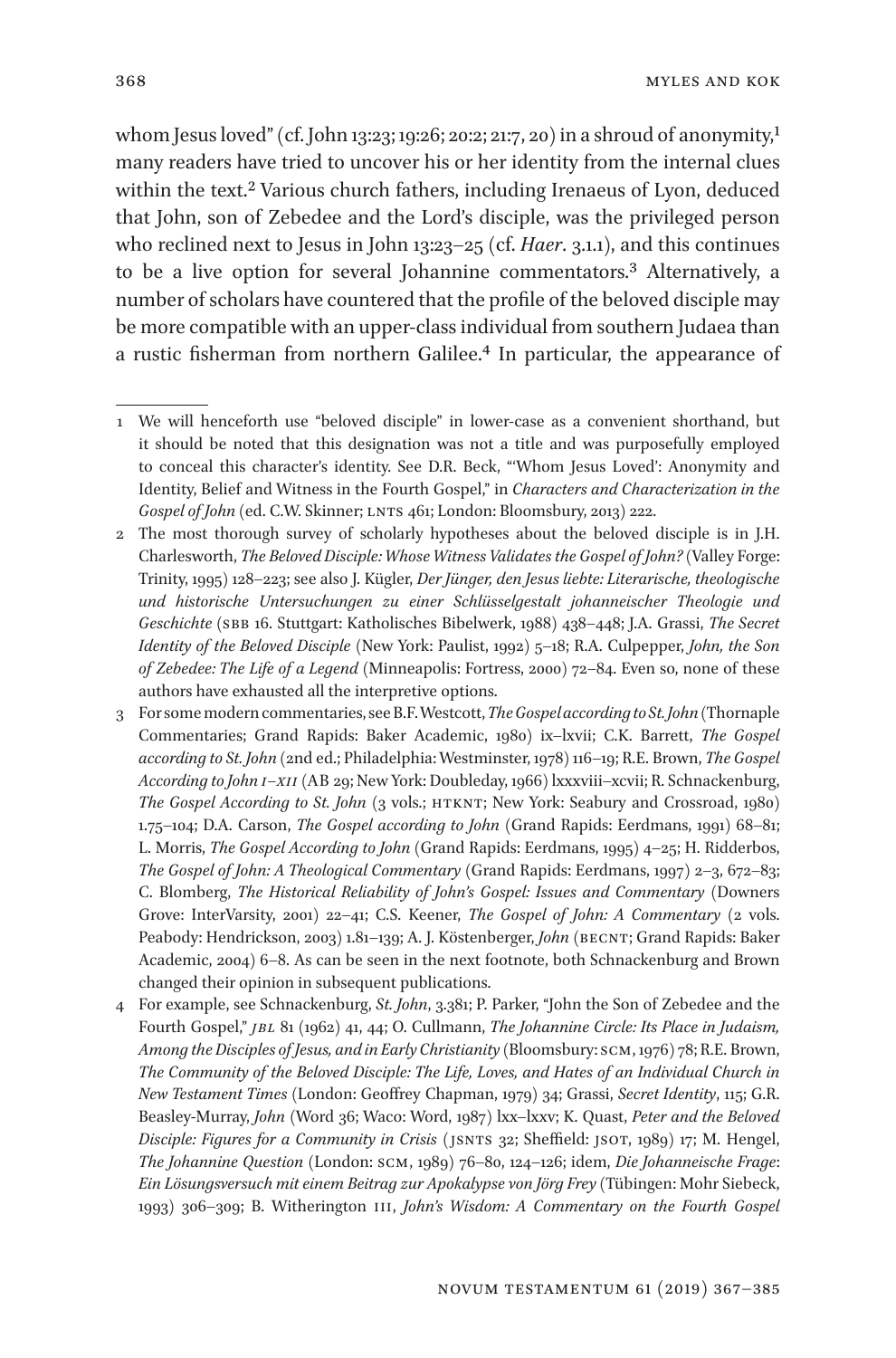"another disciple" whom "was known to the high priest," mentioned in 18:15–16, has played a central role in the discussion.<sup>5</sup> While the unnamed figure in verses 15–16 is not explicitly tagged as the one "whom Jesus loved" (and so caution about conflating him with the beloved disciple is certainly warranted),6 both ancient and modern commentators have detected an implicit reference to the beloved disciple, with some also continuing to hold to the traditional identification of John, the son of Zebedee.<sup>7</sup> In several cases, assertions are

(Louisville: WJK, 1995) 14–15; R.A. Culpepper, *John, the Son of Zebedee: The Life of a Legend* (Minneapolis: Fortress, 2000) 62, 64, 75, 84; R. Bauckham, *The Testimony of the Beloved Disciple: Narrative, History, and Theology in the Gospel of John* (Grand Rapids: Baker Academic, 2007) 76; J. Bernier, *Aposynagōgos and the Historical Jesus in John: Rethinking the Historicity of the Johannine Expulsion Passages* (Leiden: Brill, 2013) 147–148; M.M. Thompson, *John: A Commentary* (Louisville: WJK, 2015) 18; R. Bauckham, *Jesus and the Eyewitnesses: The Gospels as Eyewitness Testimony* (2nd ed.; Grand Rapids: Eerdmans, 2017) 325–326, 431, 433, 435, 440; M.J. Kok, *The Beloved Apostle? The Transformation of the Apostle John into the Fourth Evangelist*  (Eugene: Cascade, 2017) 18–20, 28–29. For a review of nineteenth and early twentieth-century scholars who held this view, see F. Neirynck, "The 'Other Disciple' in Jn 18,15–16," in *Evangelica Gospel Studies—Études d'Évangile* (Leuven: Uitgeverij Peeters; Leuven University Press, 1982) 343–347. However, M. Theobald ("Der Jünger, den Jesus liebte Beobachtungen zum narrativen Konzept der johanneischen Redaktion," in *Studien zum Corpus Iohanneum* [WUNT 267; Tübingen: Mohr Siebeck, 2010] 523) makes the counter-argument that the anonymous follower of Jesus in John 1:35–40 may be the beloved disciple, thus implying that this figure was silently present throughout the whole of Jesus's ministry, and that Jerusalem is merely the setting for the majority of the references to the beloved disciple's activity (13:23–25; 18:15– 16; 19:26–27, 35; 20:2–10; but cf. 21:7, 20–24).

- 5 One of the more fanciful suggestions in recent years is that the author was none other than the resuscitated Lazarus, "a person of high status and known to Caiaphas's entourage." In mobilizing this argument, the author notes that "[i]t was always problematic that the Beloved Disciple had ready access to the high priest's house …Who could he have been to have such access? Surely not a Galilean fisherman!" B. Witherington III, "What's in a Name? Rethinking the Historical Figure of the Beloved Disciple in the Fourth Gospel," in *John, Jesus and History, Volume 2: Aspects of Historicity in the Fourth Gospel* (ed. P.N. Anderson, F. Just, and T. Thatcher; Atlanta: SBL, 2009) 208.
- 6 Several exegetes have expressed reservations about this conflation. E.g., Brown, *John XIII XXI*, 823; Morris, *John*, 666; Blomberg, *Historical Reliability*, 35, 234. Many scholars have raised objections against it. E.g., R. Bultmann, *The Gospel of John: A Commentary* (Philadelphia: Westminster, 1971) 483; Schnackenburg, *St. John*, 3.235; B. Lindars, *The Gospel of John* (New Century Bible Commentary; London: Marshall, Morgan and Scott, 1972) 32, 548; Kügler, *Der Jünger*, 425–427; Charlesworth, *Beloved Disciple*, 336–341; J.R. Michaels, *The Gospel of John* (NICNT; Grand Rapids: Eerdmans, 2010) 18, 898; Keener, *John*, 2.1091.
- 7 See Brown, *John I*–*XII*, xcvii; Morris, *John*, 666 n. 37; Carson, *John*, 74–75, 582; Ridderbos, *John*, 580–581; Köstenberger, *John*, 513, 513 n. 14. For the pre-modern *Rezeptionsgeschichte* of John 18:15–16, see Nierynck, 336–341; Culpepper, *Son of Zebedee*, 61–62; J.C. Elowsky, *John 11–21: Ancient Christian Commentary on Scripture New Testament IVb* (Downers Grove: InterVarsity, 2007) 276–277.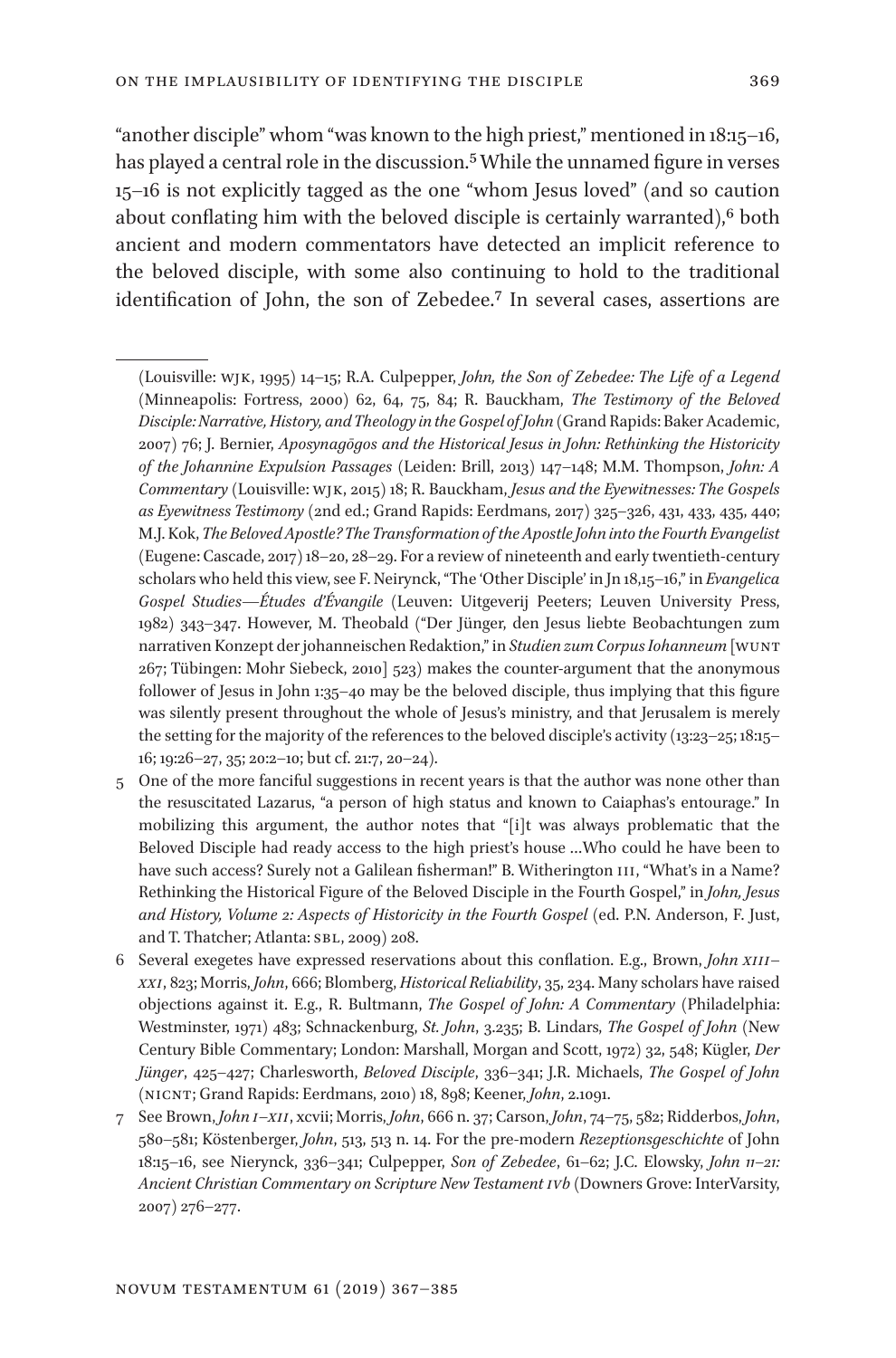made concerning the class position and opportunities for social ascendency available to John—identified in the Synoptic tradition as a fisherman from the village of Capernaum (Mark 1:19–20 // Matt 4:21–22 // Luke 5:10)—in order to combat the oft-repeated counter-argument that first-century fishers were typically poor and illiterate. On the contrary, this article revisits the marginal socio-economic status of the Galilean fishermen to affirm the incompatibility between the unnamed disciple in John 18:15–16 and John, the son of Zebedee. Simply put, social, economic, and political forces regulating rural village life in first-century Roman Palestine would have generally excluded Galilean fishermen such as John from social ascendancy, and so it is highly improbable that he or any rural fisherman would have had the kind of relationship with an aristocratic office-holder envisioned by this pericope.

The article begins by surveying the evidence for and against the disciple mentioned in John 18:15–16 being identified as the beloved disciple. Following this, the socio-economic status of fishermen and their households is reconsidered in light of broader patterns of production and exploitation in the agrarian political-economy of first-century Palestine. The commonplace fiction of fishermen belonging to an aspiring "middle-class," which has been mobilized to assert the possibility of a Galilean fisherman being known by the aristocratic high priest, is thoroughly critiqued in favour of a more robust representation of class stratification in the ancient world.

## **2 "Another Disciple" in John 18:15–16**

Peter was the sole member of the Twelve who was present in the courtyard of the high priest after they were all initially scattered in the Synoptic Gospels (Mark 14:50, 54 // Matt 26:56, 58 // Luke 22:54), but John 18:15–16 documents that "another disciple" (ἄλλος μαθητής) preceded Peter into the courtyard and persuaded the "doorkeeper" (θυρωρός) to open the gate and let Peter into the vicinity too. The explanation given for why she granted this disciple's request is that he was "known" (γνωστός) to the high priest. Although Hermann Ridderbos contends that this disciple had only a minimal level of acquaintanceship with the high priest and his servants in order to gain access to the courtyard,<sup>8</sup> the lexical data suggests that the adjective may connote a more intimate bond between friends or kinsmen (cf. Homer, *Il*. 15.350; LXX 2 Kings 10:11; Ps 54:14;

<sup>8</sup> Ridderbos, *John*, 581.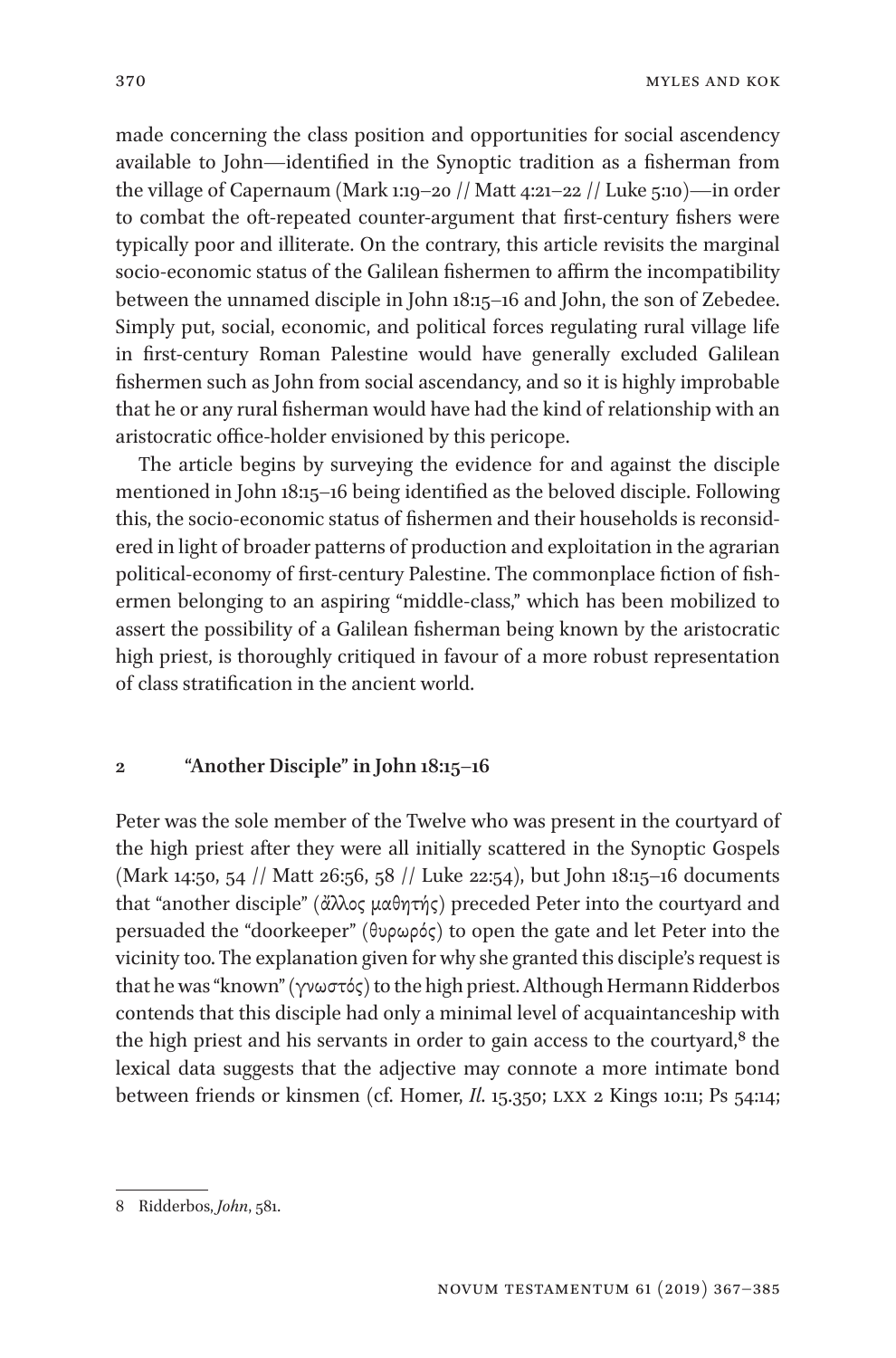Neh 5:10; Luke 2:44; 23:49).<sup>9</sup> There may be signs of editorial activity in this section, such as the alternation between γνωστὸς τῷ ἀρχιερεῖ (18:15) and γνωστὸς τοῦ ἀρχιερέως (18:16) or the addition of ἡ παιδίσκη before ἡ θυρωρός (18:17; cf. Mark 14:66, 69),10 but we will focus on a synchronic analysis of the final form of the text rather than a diachronic analysis of its editorial layers.11

Rudolf Schnackenburg's commentary offers the following rebuttals against enlisting John  $18:15-16$  as one of the key passages about the beloved disciple.<sup>12</sup> First, there is textual evidence that the article was secondarily interpolated into the manuscript tradition of John 18:15 to align its wording with 20:2.13 James H. Charlesworth dismisses the variant reading as "the guesswork of scribes who lived hundreds of years after the composition of the GosJn."<sup>14</sup> Hence, the inference that "the other disciple" (ὁ ἄλλος μαθητής) was an original title of this character (cf. 20:3, 4, 8) and that later editors tacked on the phrase "whom Jesus loved" (20:2) out of their admiration for this figure may be problematic.15 Second, it is hard to find a reason for why the words ὃν ἠγάπα ὁ Ἰησοῦς or ὃν ἐφίλει ὁ Ἰησοῦς would not be included in 18:15–16 to clarify the

- 10 For a review of redaction-critical studies, see Neirynck, "The 'Other Disciple'," 349–362. The purpose of Neiryck's article is to identify the "other disciple" as the beloved disciple and demonstrate that the evangelist inserted him into the episode in the Synoptic Gospels where Peter was the solitary follower of Jesus in the high priest's courtyard. Other scholars, such as Bultmann (*John*, 483) or Schnackenburg (*St. John*, 3.235), regard the "other disciple" as a minor character who was already in the source that the evangelist inherited. Hartwig Thyen has championed a third approach, namely that all the passages about the beloved disciple including 18:15–16 are part of a uniform redactional layer added by the author of the Johannine epilogue. See H. Thyen, "Entwicklungen innerhalb der johanneischen Theologie und Kirche im Spiegel von Joh 21 und der Lieblingsjüngertexte des Evangeliums," in *L'Evangile de Jean: Sources, redaction, théologie* (ed. M. de Jonge; BETL 44; Leuven: Leuven University Press, 1977) 274–292.
- 11 However, for a recent commentary that stresses the diachronic development of the Johannine tradition in three successive editions of the Fourth Gospel, see U.C. Von Wahde, *The Gospel and Letters of John* (3 vols.; Eerdmans Critical Commentary; Grand Rapids: Eerdmans, 2010).
- 12 The three main arguments in this paragraph are listed in Schnackenburg, *St. John*, 3.235. See also Bultmann, *John*, 483; Barrett, *St. John*, 525–526; Lindars, *John*, 32, 548; Kügler, *Der Jünger*, 425–427; Charlesworth, *Beloved Disciple*, 336–341; Michaels, *John*, 18, 898; Keener, *John*, 2.1091.
- 13 For a helpful text-critical discussion, see Neirynck, "The 'Other Disciple'," 337–339.
- 14 Charlesworth, *Beloved Disciple*, 337.
- 15 Contra Cullmann, *Johannine Circle*, 73; Brown, *John I*–*XII*, xciv; Brown, *John XIII*–*XXI*, 983; F.J. Moloney, *The Gospel of John* (Sacra Pagina; Collegeville: Liturgical Press, 1998) 7; Witherington III, *John's Wisdom*, 17; Blomberg, *Historical Reliability*, 32.

<sup>9</sup> See C.H. Dodd, *Historical Tradition in the Fourth Gospel* (Cambridge: Cambridge University Press, 1963) 86–87, 87 n. 1; Barrett, *St. John*, 525–526; Culpepper, *Beloved Disciple*, 343.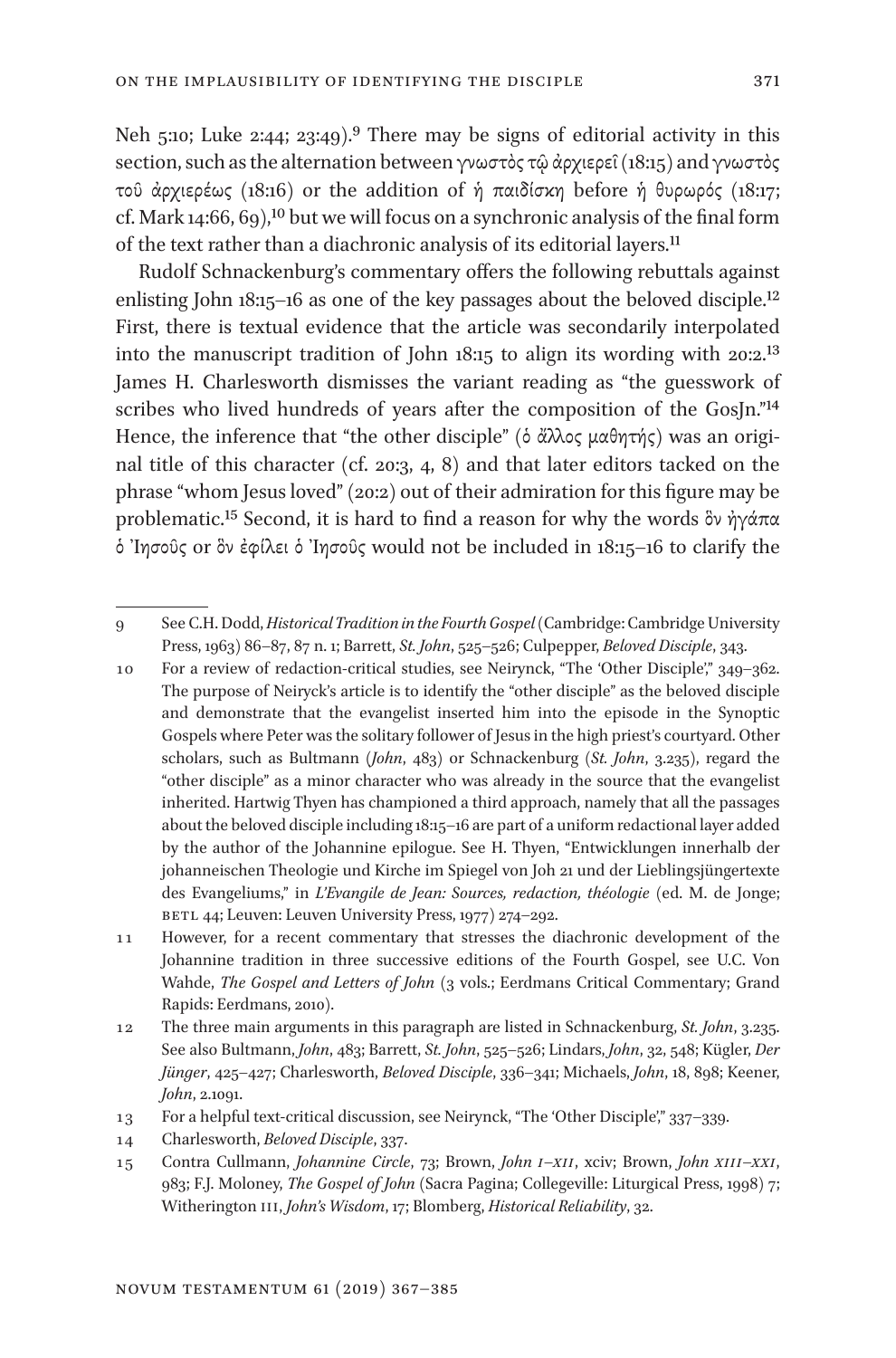disciple's identity. Third, it seems farfetched that someone from the historical Jesus's inner circle had contacts in aristocratic priestly circles, though, within John's text, Jesus has covert admirers even from among the Judaean religious establishment such as Nicodemus and Joseph of Arimathea.16 Finally, there may be no signs of the competitive rivalry between this disciple and Peter that tends to characterize the relationship between the beloved disciple and Peter; this anonymous disciple may only have the limited function of getting Peter into the courtyard.17

Some exegetes go further in arguing that this so-called "disciple" was not a positive example to be emulated. This disciple's loyalty was divided between Jesus and the high priest, was not recognized as a follower of Jesus by the maiden at the gate, and failed to defend Jesus when he was being interrogated and abused at his Sanhedrin trial.18 Charlesworth has built a case for Judas as the anonymous disciple in 18:15–16. Judas colluded with the high priest, accompanied the band of soldiers to the high priest's courtyard, and was often paired with Peter (6:60–71; 13:24–26).19 Peter "was following" (note the singular verb ἠκολούθει) the arresting party from a safe distance after attacking the high priest's slave (18:10–11) and Judas, who was already in the courtyard, was then made aware that Peter was standing outside the gate.20

The issue with this theory is that it is not clear why Judas was not named.<sup>21</sup> Moreover, it seems unlikely that the evangelist still considered Judas a "disciple" at all. Jesus branded Judas a "devil" (6:70–71); the narrator impugned Judas's motives as a "thief" (12:6) and suggested he was possessed by Satan (13:27). In contrast, there is no negative parenthetical aside about how the

<sup>16</sup> Keener deems it especially doubtful that a Galilean fisherman would have had any rapport with the Jerusalem high priest on the presumption that the Apostle John was the beloved disciple. See Keener, *John*, 2.1091.

<sup>17</sup> See, for instance, Bultmann, *John*, 483; Lindars, *John*, 548; Michaels, *John*, 898.

<sup>18</sup> See Charlesworth, *Beloved Disciple*, 339, 340, 344, 345, 347, 352, 354.

<sup>19</sup> Ibid., 342–359; cf. T.L. Brodie, *The Gospel of John: A Literary and Theological Commentary*  (Oxford: Oxford University Press, 1993) 529; P.C. Counet, "Judas, the Disciple Who Was Known to the High Priest: A Deconstruction of the Betrayal Based on John 18:15," *HTS* 67 (2011) 7 p. The last article by Counet is not attempting to recover the "authorial intent" of the evangelist or the interpretative strategies of the earliest readers of the Fourth Gospel, but is deliberately deconstructing and reassembling the component parts of the narrative in order to rehabilitate the character of Judas.

<sup>20</sup> Charlesworth, *Beloved Disciple*, 348–351.

<sup>21</sup> Keener, *John*, 2.1091 n. 209. Charlesworth (*Beloved Disciple*, 353) contends that the evangelist wanted to depict Judas as diabolical and naming him might humanize him. However, the evangelist could have easily kept the name of Judas in the account and just added commentary about how Judas had some other devious plan behind letting Peter into the courtyard.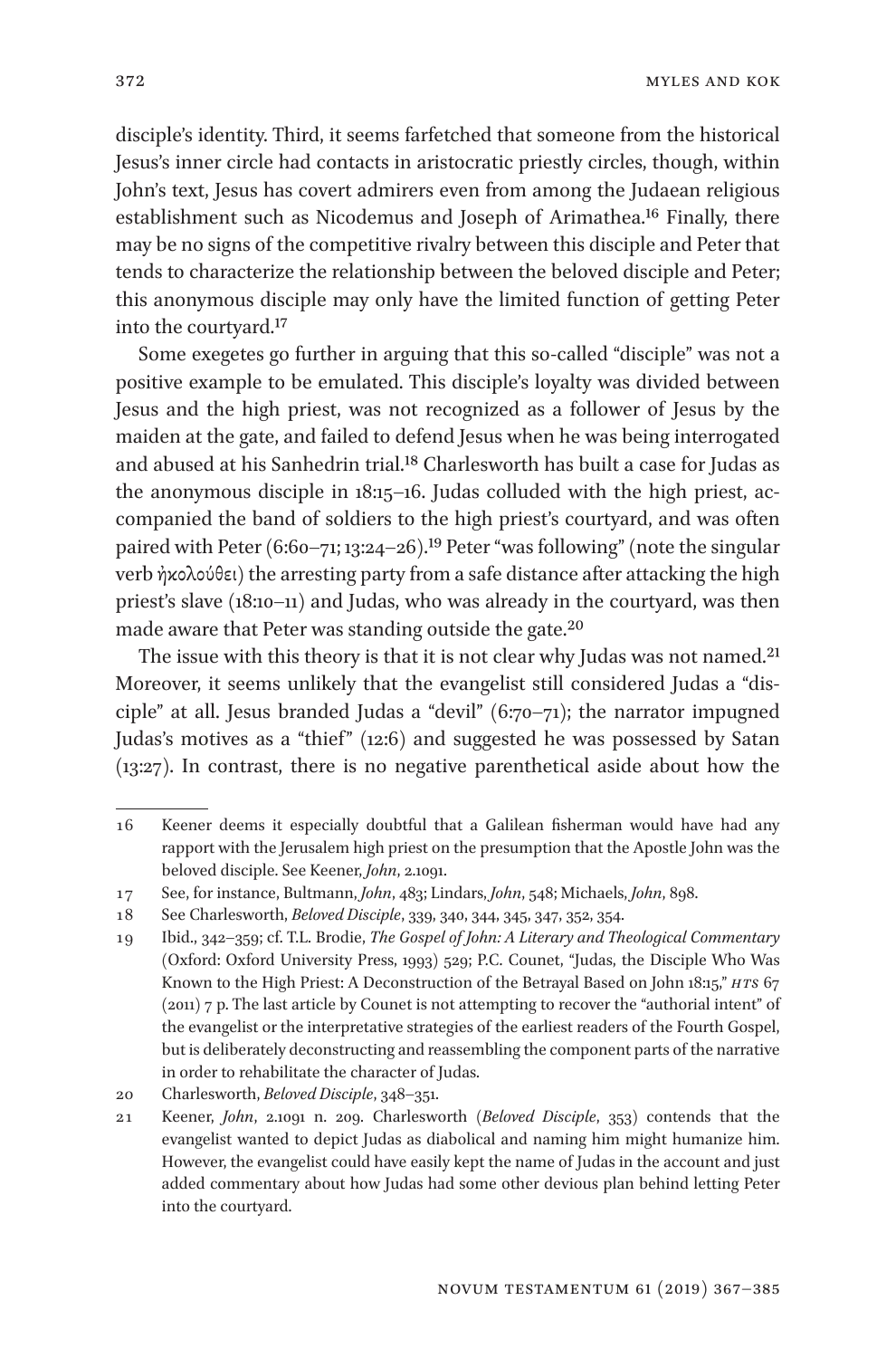"other disciple" kept their allegiance to Jesus a secret to not run afoul of the religious authorities (cf. 9:22; 12:42–43), nor does the brief notice that the disciple was "known" to the high priest seem to have any ulterior purpose besides explaining why the doorkeeper listened to him or her.<sup>22</sup> A possible rationale for why Peter was suspected as an associate of Jesus was due to his Galilean accent (cf. Mark 14:70 // Matt 26:69 // Luke 22:59), and perhaps his accuser vaguely recalled Peter's violent action in the garden as well (cf. John 18:26), while the "other disciple" as a native Judaean slipped by undetected.<sup>23</sup> Finally, Charlesworth wonders how a loyal disciple could be "standing nonchalantly nearby" the scene of Jesus's trial without speaking up.24 However, the beloved disciple stood by silently when Jesus revealed the identity of the betrayer in 13:26–30 or when Jesus hung on the cross in 19:26–27. The beloved disciple had the wisdom to not intervene to stop the events of Jesus's passion and alone comprehended the theological significance of Jesus's sacrificial death (19:35).

There is a strong case in favour of equating the disciple in 18:15–16 and the beloved disciple.25 The beloved disciple is a somewhat elusive figure. Yet if we factor 18:15–16 into the picture, a pattern emerges where the beloved disciple was an idealized witness for the major events of the passion narrative including Judas's betrayal (13:23–25), Peter's denials (18:17, 25–27), Jesus's crucifixion, and the empty tomb (cf. 13:23–25; 19:26–27; 20:2–10).26 Moreover, the beloved disciple's competitive edge over Peter is maintained since the former arrived at the courtyard first and did not succumb to the pressure to deny Jesus like the latter. John 18:15–16 may contain a literary echo of the good shepherd discourse in 10:1–18; unlike the idealized "other disciple" who stayed faithful to the shepherd from the courtyard to the cross, the gatekeeper (θυρωρός) opened the "door" (θύρα) of the "gate" (αὐλή) for Peter to enter, but Peter got

<sup>22</sup> Kok, *The Beloved Apostle*, 17.

<sup>23</sup> Culpepper, *Life of a Legend*, 62.

<sup>24</sup> Charlesworth, *Beloved Disciple*, 347.

<sup>25</sup> The following arguments draw on Westcott, *St. John*, 18, 357; Cullmann, *Johannine Circle*, 72; Brown, *John XIII*–*XXI*, 822, 841; Thyen, "Entwicklungen", 281; Neirynck, "The 'Other Disciple'," 358–362; E. Haenchen, *John* (ed. R.W. Funk and U. Busse; Hermeneia; Philadelphia: Fortress, 1984) 2.167; Hengel, *Johannine Question*, 78–79; Hengel, *Frage*, 216, 216 n. 30, 308; Quast, *Community in Crisis*, 77–81; Grassi, *Secret Identity*, 56, 64; Beasley-Murray, *John*, 324; Witherington III, *John's Wisdom*, 288; Culpepper, *Life of a Legend*, 62–63; Moloney, *John*, 487, 521; Theobald, "Der Jünger," 500–501; Bauckham, *Testimony*, 78, 86; Ridderbos, *John*, 581; Köstenberger, *John*, 513, 513 n. 13; Von Wahlde, *Gospel and Letters*, 2.757; Beck, "Anonymity and Identity," 228; Thompson, *John*, 368; Kok, *Beloved Apostle*, 16–17.

<sup>26</sup> Thompson, *John*, 19; Kok, *Beloved Apostle*, 19.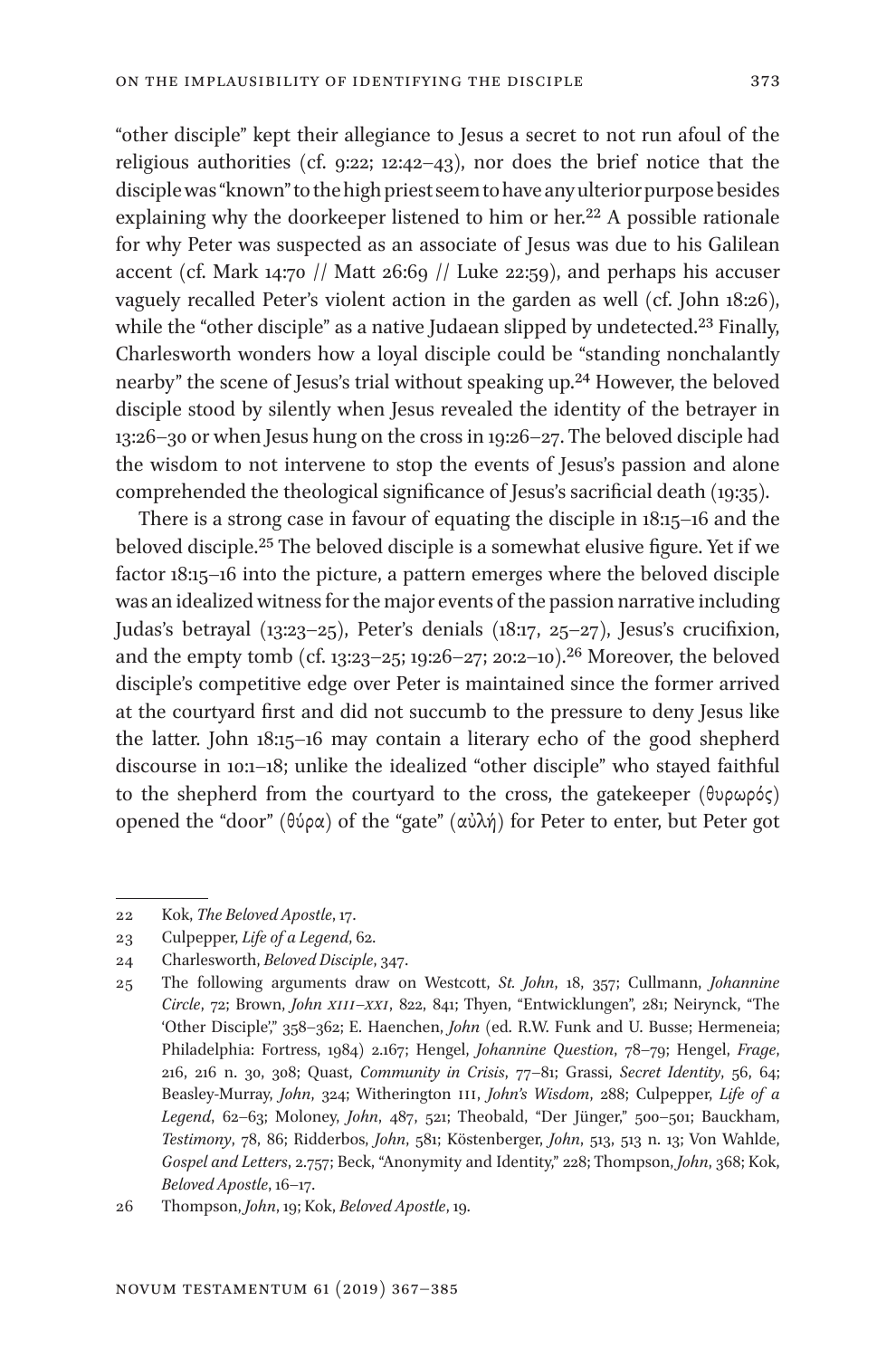frightened by the ravenous wolves threatening his life.27 There are further echoes in 20:2–10 to the episode in chapter 18: the article in chapter 20 before ἄλλος μαθητής (vv. 2, 3, 4, 8) may be anaphoric in referring back to this same disciple's previous appearance in 18:15-16,<sup>28</sup> the beloved disciple outruns Peter to the tomb and exhibits better discernment than Peter in grasping the import of the linen clothes left there (20:4, 8), and there may be a reversal of 18:16 as Peter was inside the tomb while the beloved disciple stood outside.<sup>29</sup> While Martin Hengel and Richard Bauckham suppose that the epithet "whom Jesus loved" was omitted in 18:15–16 because the disciple was placed in too close of proximity to the high priest,30 it should be reiterated that there is no value judgment attached to the notice, and it is no more necessary to account for the omission here than in 20:3, 4, or 8.

John 18:15–16 posed new challenges for Patristic intellectuals who championed the Johannine authorship of the Fourth Gospel. Although Augustine advised caution about identifying the unnamed disciple of John 18:15–16 (*Tract. Joh.*  313.2), other Patristic theologians such as John Chrysostom (*Hom*. *Jo*. 83.2), Cyril of Alexandria (*Comm. Jo*. 11.12), and Theodore of Mopsuestia (*Comm*. *Jo*. 7.18.16) were more confident about the matter and lauded John's authorial humility in his effacing self-reference.<sup>31</sup> Polycrates, the bishop of Ephesus, was one of the earliest thinkers to reconcile the Irenaean tradition about John as the one who reclined on the Lord's bosom and was buried in Ephesus with the statement about the "other disciple" who was known to the high priest, which was likely the basis for Polycrates's claim that John wore the πέταλον (*Hist*. *Eccl*. 3.31.3; 5.24.2). Bauckham underscores this was the distinctive feature of the high priest's headdress when officiating at the temple (e.g., LXX Exod 28:32; Lev 8:9; *Letter of Aristeas* 98; *T. Levi* 8:2).32 In addition to John 18:15–16, Bauckham postulates that Polycrates was drawn to the name Ἰωάννης in the high-priestly family in Acts 4:6. In the second edition of Bauckham's *Jesus and the Eyewitnesses*, he clarifies that Polycrates' deduction from Acts 4:6 was

<sup>27</sup> C. Bennema, *Encountering Jesus: Character Studies in the Gospel of John* (2nd ed.; Minneapolis: Fortress, 2014) 301, 307; J.L. Resseguie, "The Beloved Disciple: Ideal Point of View," in *Character Studies in the Fourth Gospel: Narrative Approaches to Seventy Figures in John* (Tübingen: Mohr Siebeck, 2013) 541–543.

<sup>28</sup> Neirynck, "The 'Other Disciple'," 361. Kügler (*Der Jünger*, 425) contests Neirynck's view that the article is anaphoric.

<sup>29</sup> For this last point, see Beck, "Anonymity and Identity," 228.

<sup>30</sup> Hengel, *Johannine Question*, 78–79; Bauckham, *Eyewitnesses*, 312.

<sup>31</sup> Elowsky, *John 11*—*21*, 276–277.

<sup>32</sup> Bauckham, *Beloved Disciple*, 41–50; Bauckham, *Eyewitnesses*, 347–352, 447.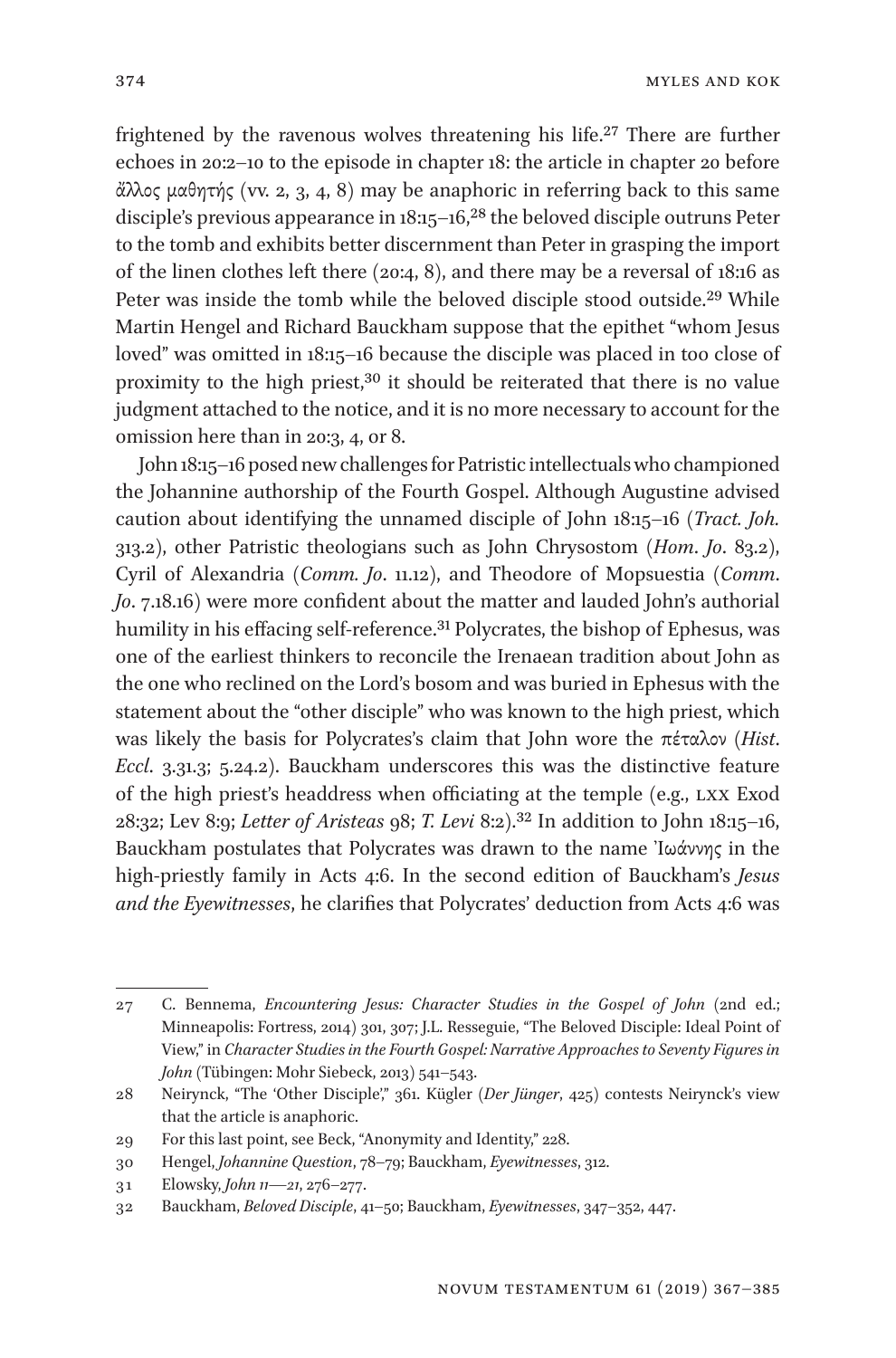obviously incorrect, yet it may show that he distinguished the Ephesian John from the son of Zebedee.33

On the other hand, it is possible that Polycrates was a particularly careless reader who conflated the John in the high-priestly family with the Apostle John, even though the two appear as antagonists in the pericope in Acts.<sup>34</sup> It is also possible that Acts 4:6 was not the proof-text that Polycrates relied on. By harmonizing the names of the women present at the crucifixion in Mark 15:40, Matt 27:56, and John 19:25, some Christian readers reasoned that Salome was the mother of James and John and the sister of Jesus's mother, Mary.35 If the priest Zechariah was part of Mary's extended family (cf. Luke 1:5, 36), perhaps it could be assumed that Mary's "nephew" John had a priestly line running through his family history as well.36 Bauckham objects that Polycrates does not just claim that John was a descendant of a priest, but had been installed into the office of the high priest.37 Bauckham may be too quick to reject the option that Polycrates used high priestly imagery as a metaphor for John's ministry (cf. 1 Pet 2:5, 9; Rev 1:6; 5:10; 20:6; *Did*. 13.3).38 Similar to how Polycrates concentrates on the high priest's headdress, the seer of Rev 21:19–20 focuses on the jewels on the high priest's breastplate to communicate how the inhabitants of the heavenly Jerusalem signify a priestly community.39

In the *Paraphrase of John* by the fifth-century Greek epic poet Nonnus of Panopolis, the disciple in John 18:15–16 was known to the high priest's court as a fisherman.40 Likewise, according to the fourteenth-century *Historia passionis Domini* (fol. 35r) that was owned by the late Bernhard Bischoff, the socalled "Gospel of the Nazoraeans" explained that the son of the poor fisherman

<sup>33</sup> Bauckham, *Eyewitnesses*, 447.

<sup>34</sup> Michaels, *John*, 9.

<sup>35</sup> Westcott, *St. John*, xlvii; Brown, *John I*–*XII*, xcvii; Carson, *John*, 616; Morris, *John*, 666 n. 37; 717; Ridderbos, *John*, 611; Blomberg, *Historical Reliability*, 35; Köstenberger, *John*, 513–514; 548. For criticisms of harmonizing the Gospel data in this manner, see Brown, *John XIII*– *XXI*, 904–906; Schackenburg, *St. John*, 3.277; Barrett, *St. John*, 551–552; Beasley-Murray, *John*, 348; Kügler, *Der Jünger*, 442.

<sup>36</sup> A.J. Köstenberger and S.O. Snout, "'The Disciple Jesus Loved': Witness, Author, Apostle— A Response to Richard Bauckham's *Jesus and the Eyewitnesses,*" *Bulletin for Biblical Research* 18 (2008) 223; cf. Morris, *John*, 666 n. 37; Blomberg, *Historical Reliability*, 35.

<sup>37</sup> Bauckham, *Eyewitnesses*, 349, 447.

<sup>38</sup> Ibid., 349; Bauckham, *Beloved Disciple*, 47; contra Schnackenburg, *St. John*, 1.81; Keener, *John*, 1.85.

<sup>39</sup> Kok, *Beloved Apostle*, 98–99.

<sup>40</sup> M.A. Prost, *Nonnos of Panopolis: The Paraphrase of the Gospel of John* (Ventura: The Writing Shop Press, 2003) 194.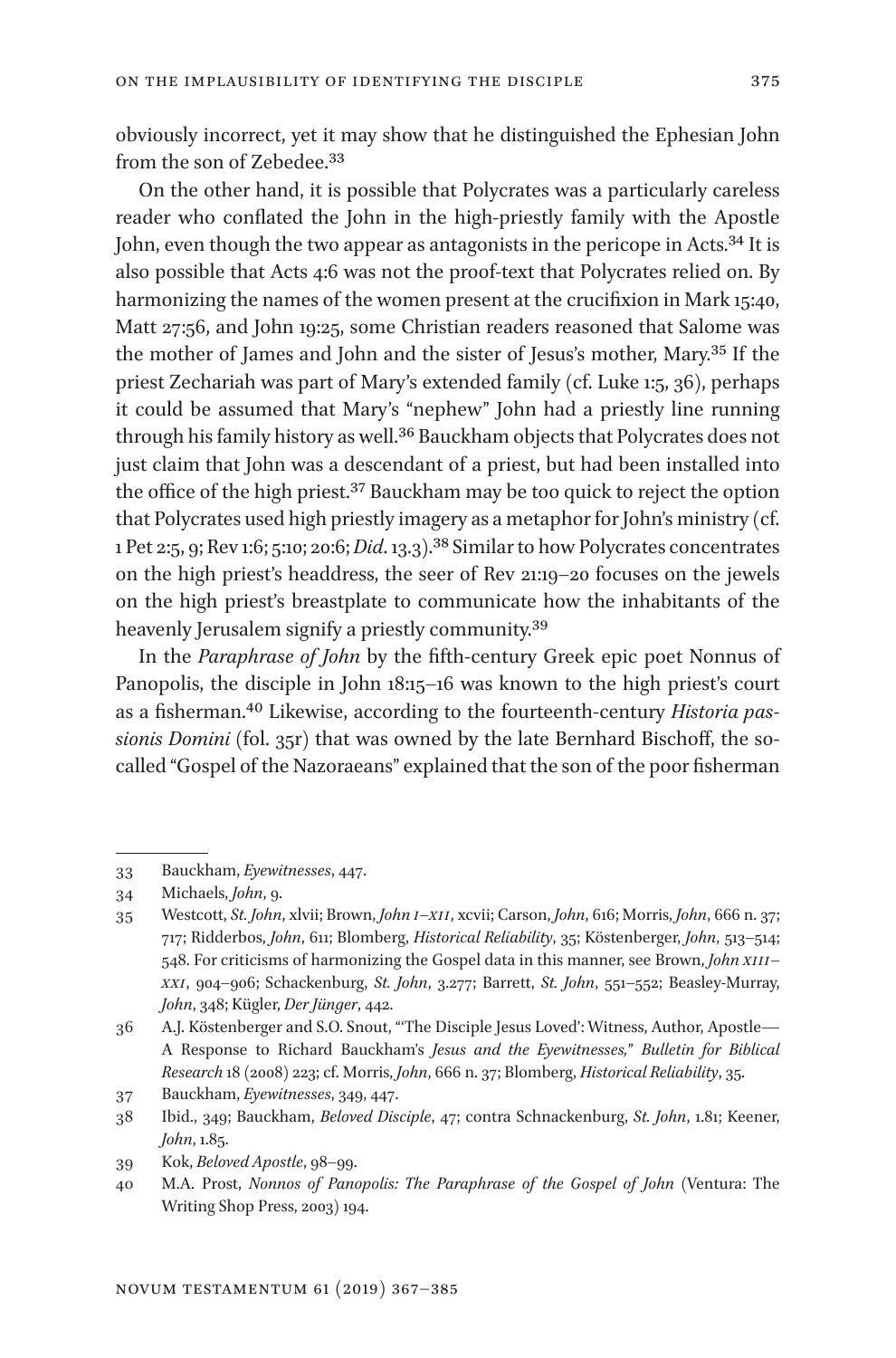376 MYLES AND KOK

Zebedee brought fish to the palace of Annas and Caiaphas.<sup>41</sup> There is a great deal of debate among the specialists over whether there was one,<sup>42</sup> two,<sup>43</sup> or three44 distinct Gospel writings underlying the Patristic citations of what was labelled as the "Gospel according to the Hebrews" in the works of Clement of Alexandria, Origen, Didymus, Eusebius, Epiphanius, Jerome, and so on. However, the usage of the title "Gospel of the Nazoraeans" does not date before the ninth-century monk Haimo of Auxerre (*Commentary on Isaiah* 53.2) and reflects the influence of Jerome's discussion about the Nazoraeans; the authenticity of the medieval Latin fragments are uncertain at best and most likely spurious.45

There are more fanciful conjectures in the *Rezeptionsgeschichte* of John 18:15–16 in the middle ages such as that John acquired his wealth after selling the property of his deceased father Zebedee and settled in a prominent location in Jerusalem (e.g., Epiphanius the Monk, *Life of the Virgin* 18).46 Nonetheless, to account for how a Galilean fisherman was acquainted with the high priest, these older theories about John's priestly heritage or Zebedee's economic means or social capital regularly resurface in modern commentaries.47 This differs sharply from the impression that the Jewish religious leaders had of John, the son of Zebedee, in Acts 4:13, for they treated John like a stranger who

42 See J.R. Edwards, *The Hebrew Gospel and the Development of the Synoptic Tradition* (Grand Rapids: Eerdmans, 2009).

43 P. Luomanen, *Recovering Jewish-Christian Sects and Gospels* (Leiden: Brill, 2012); A. Gregory, *The Gospel according to the Hebrews and the Gospel of the Ebionites* (Oxford: Oxford University Press, 2017).

<sup>41</sup> P. Vielhauer and G. Strecker, "Jewish Christian Gospels," in *New Testament Apocrypha I: Gospels and Related Writings* (ed. W. Schneemelcher; Louisville: WJK, 1991) 164; A.F.J. Klijn, *Jewish-Christian Gospel Tradition* (Leiden: Brill, 1992) 144.

<sup>44</sup> Vielhauer and Strecker, "Jewish Christian Gospels," 135–136, 154–178; Klijn, *Gospel Tradition*, 27–42; H.J. Klauck, *Apocryphal Gospels: An Introduction* (London: T&T Clark, 2003) 38–54; J. Frey, "Die Fragmente judenchristlicher Evangelien," in *Antike christliche Apokryphen in deutscher Übersetzung. I. Band: Evangelien und Verwandtes. Teilband 1* (ed. C. Markschies and J. Schröter; Tübingen: Mohr Siebeck 2012) 590–592. We express gratitude to David B. Sloan, Andrew Gregory, and Jörg Frey for responding to our inquiries about this fragment by email correspondence.

<sup>45</sup> For further discussion on the Medieval Latin witnesses, see Klijn, *Gospel Tradition*, 20–25, 144; Klauck, *Apocryphal Gospels*, 49–51; Edwards, *Hebrew Gospel*, 37, 121–122; Frey, "Die Fragmente judenchristlicher Evangelien," 569, 589–590; Gregory, *Gospel of the Ebionites*, 282–285.

<sup>46</sup> Culpepper, *Life of a Legend*, 61–62, 175.

<sup>47</sup> Brown, *John I–XII*, xcvii; Brown, *John XIII–XXI*, 823; Morris, *John*, 666 n. 37; Carson, *John*, 74–75, 582; Blomberg, *Historical Reliability*, 35, 233, 233 n. 335; Köstenberger, *John*, 513, with n. 14.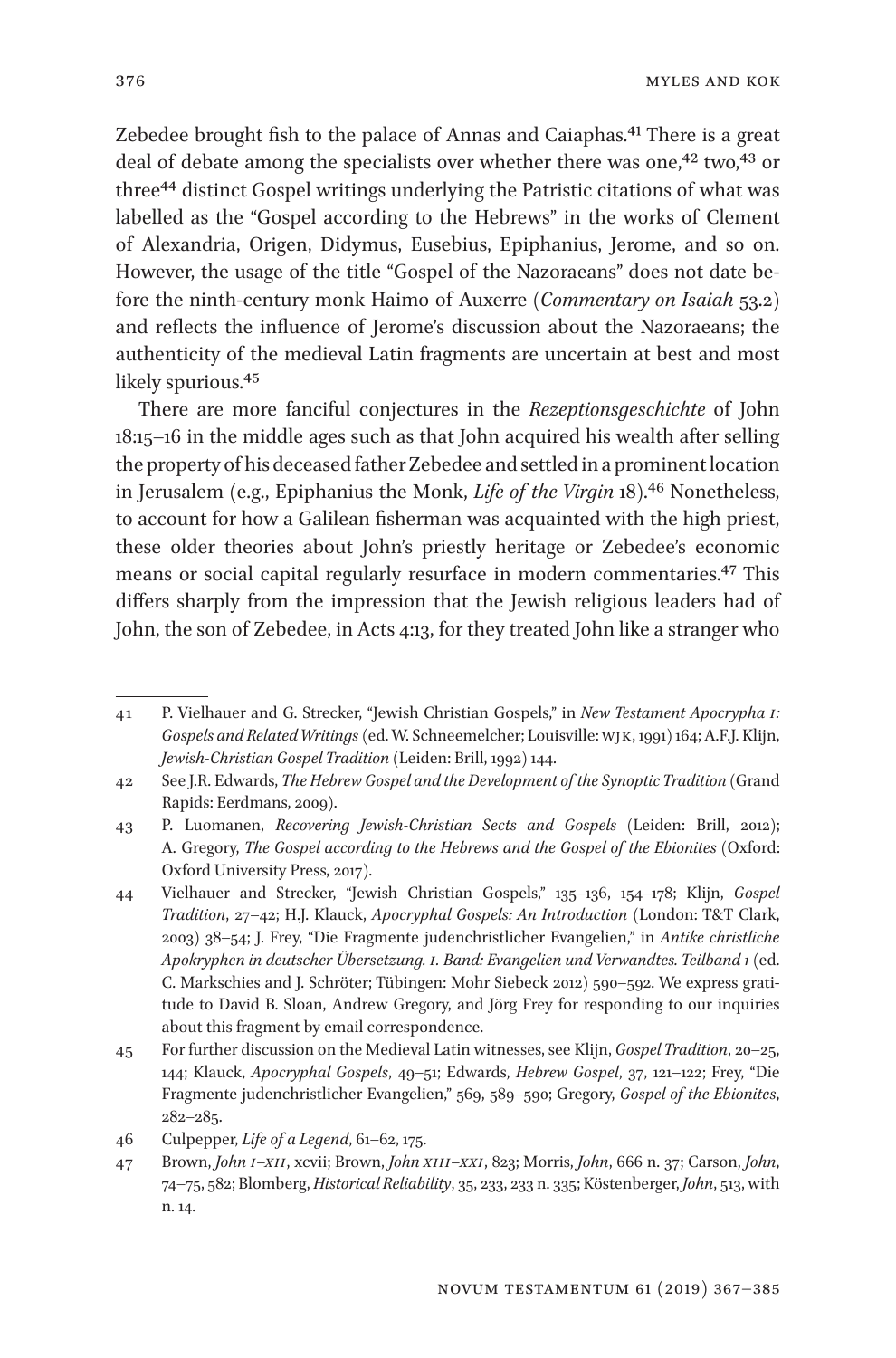was "uneducated" (ἀγράμματος) and "ordinary" (ἰδιώτης).48 We will observe how, in this instance, Acts probably affords a more accurate picture of the socio-economic reality of first-century Galilean fishermen.

#### **3 Middle-Class "Entrepreneurial" Fishermen?**

It is not uncommon to find scholars situating ancient fishermen within some kind of "middling group" between peasants and retainers. R. Alan Culpepper remarks that "[a]t most, we can say that the fishermen operated a small fishing business that involved boats and hired workers. The evidence is insufficient to show that they were among the families of the upper class, but neither did they share the desperate lot of hired servants and day laborers."49 One simply needs to open a major Gospel commentary to find anachronistic assertions the Galilean fishermen were "middle-class" or "relatively prosperous," despite no such class existing in any meaningful sense in the first century.<sup>50</sup> These claims are sometimes expanded to include the "relative prosperity" of the local fishing economy in and around Galilee. In a recent article by Raimo Hakola, for example, archaeological findings in Magdala indicating large-scale development are used to support a high level of prosperity among fishing households in the region through a kind-of implied "trickle-down" logic.51 As he puts it, "the expansion of Galilean fish production and trade gave an economic boost to the local economy and … local collectives were able to benefit from this development."52

<sup>48</sup> To defend Johannine authorship, some commentators propose that Acts 4:13 only meant to insinuate that Peter and John were religious laypersons without formal training. See Westcott, *St. John*, lxviii; Morris, *John*, 359; Carson, *John*, 73; Blomberg, *Historical Reliability*, 33–34. For a lexical study that challenges this view, see T.J. Kraus, "'Uneducated,' 'Ignorant,' or Even 'Illiterate'? Aspects and Background for an Understanding of ΑΓΡΑΜΜΑΤΟΙ (and ΙΔΙΩΤΑΙ) in Acts 4.13," *NTS* 45 (1999) 434–449.

<sup>49</sup> Culpepper, *Life of a Legend*, 15.

<sup>50</sup> E.g., Davies and Allison designate the Matthean fishermen as coming "from the (lower) middle class." W.D. Davies and D.C. Allison, *The Gospel According to Saint Matthew 1–7* (ICC; Edinburgh: T&T Clark, 1988) 397. Meier suggests "[i]t is well to remember that the fishing business on the Sea of Galilee was a lively and prosperous one, at least for those who owned or oversaw the operations." J.P. Meier, *A Marginal Jew: Rethinking the Historical Jesus*, vol. 3 (New York: Doubleday, 2001) 214.

<sup>51</sup> R. Hakola, "The Production and Trade of Fish as Source of Economic Growth in the First Century CE Galilee," *NovT* 59 (2017) 111–130. See the critical response by R.J. Myles, "Fishing for Entrepreneurs in the Sea of Galilee? Unmasking Neoliberal Ideology in Biblical Interpretation," in *Class Struggle in the New Testament* (ed. R.J. Myles; Lanham: Lexington Books/Fortress Academic, 2019) 115–138.

<sup>52</sup> Hakola, "The Production and Trade of Fish," 112.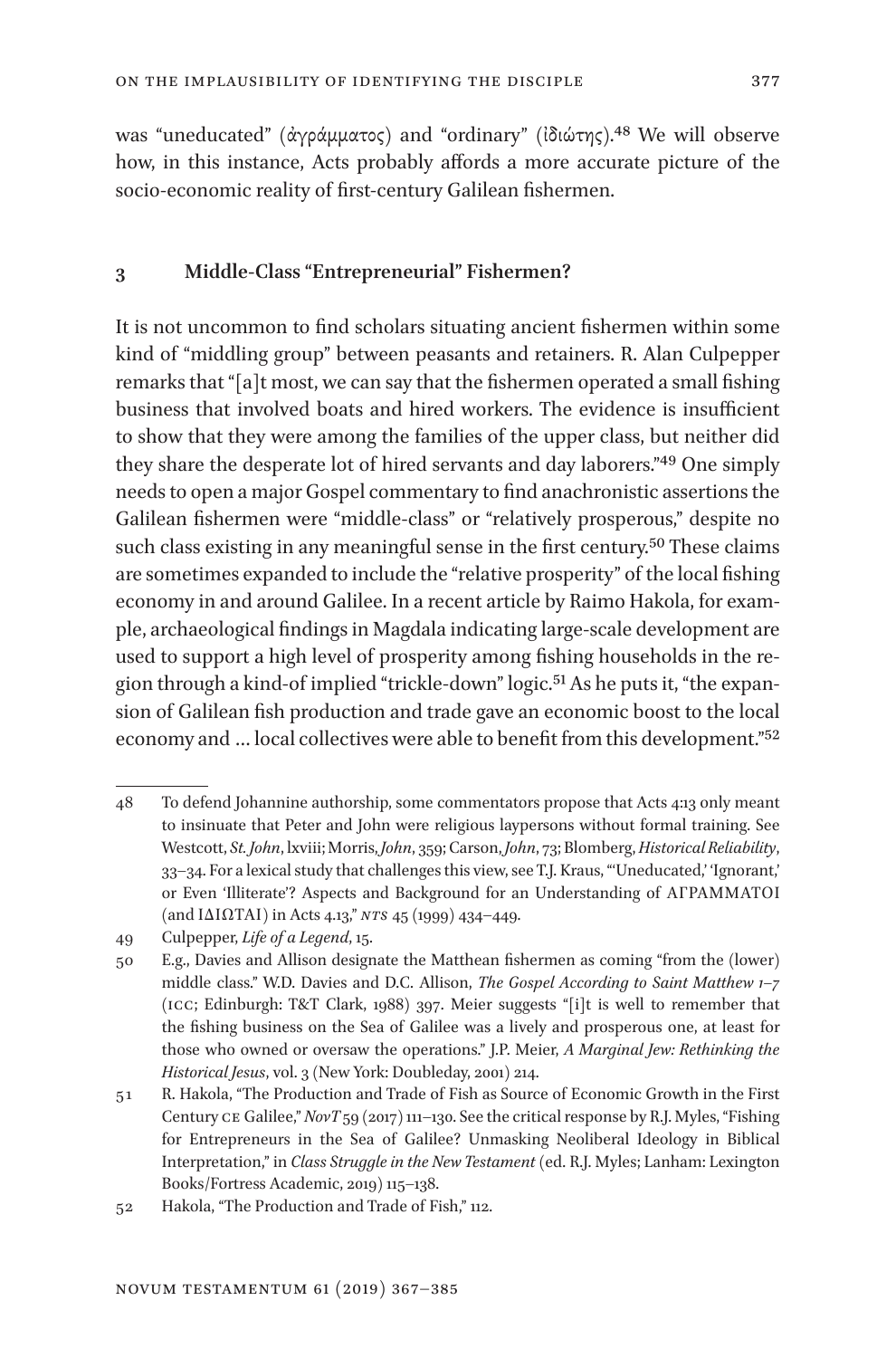378 Myles and kok

Yet the evidence from the ancient world of fishermen making more than a modest living remains forthcoming.

To illustrate some unexamined assumptions about the fishing trade in Galilee, Craig S. Keener, for example, claims that "Galilee was not as backward as some have assumed" and suggests that "fishermen were hardly peasants, ranking instead with tax-gatherers, carpenters, and artisans as a sort of middleincome group that comprised much of the upper 10 percent of wage earning in antiquity."53 To support his argument, Keener cites a popular-level book on biblical archaeology from the 1970s and cross-references two further studies which mention the fishing trade in passing, but none of which back his claims. The book he cites notes that "[t]he fishermen of Capernaum were probably prosperous by comparison with the farmers of Galilee," although it goes on to clarify that the houses of Capernaum "show that their life could hardly be described as luxurious."54 Another intriguing example is an article on Galilean fishermen by Jerome Murphy-O'Connor. He suggests that two of Jesus's disciples, Peter and Andrew, "came from a prosperous, assimilated Jewish middleclass family," and that "[a]s experienced businessmen, they were astute enough to move their home in order to take advantage of a tax break. Such shrewdness, one can be sure, also manifested itself in the way they handled competition from the many other fishermen on the Sea of Galilee."55 This description of ancient fishermen is a clear example of how anachronistic concepts are frequently and unproblematically read back into the ancient world: from the shrewd "business practices" of the first disciples, to "private entrepreneurs" attempting to meet the "demands of the market," the first-century Galilean fishing trade is variously described as a "lucrative market" in which "capitalistic enterprises"

<sup>53</sup> Keener, *John*, 1.101, cf. 228–232. For the record, Keener notes that the "objection that a Galilean fisherman would not have known the household of the high priest, against 18:15– 16, is probably (though not definitely) correct; but the 'other disciple' … is not explicitly the beloved disciple" (104).

<sup>54</sup> J. Wilkinson, *Jerusalem as Jesus Knew It: Archaeology as Evidence* (London: Thomas and Hudson, 1978) 29–30. The two other studies are J.E. Stambaugh and D.L. Balch, *The New Testament in Its Social Environment* (Philadelphia: Westminster, 1986); S. Applebaum, "Economic Life in Palestine," in *The Jewish People in the First Century: Historical Geography, Political History, Social, Cultural and Religious Life and Institutions* (ed. S. Safrai and M. Stern; Philadelphia: Fortress, 1976) 2.631–700. Contra Keener, Stambaugh and Balch actually situate their one paragraph description of fishing under the subsection of "agriculture" and not "crafts and commerce" or "the wealthy" (69). Similarly, Applebaum's article makes just a one-line reference to fishers, noting they generally retained a cooperative kinship organization in order to promote and protect their interests (685). This combined evidence hardly supports Keener's erroneous claim the fishers were distinct from peasants and of the upper 10 percent of wage earners.

<sup>55</sup> J. Murphy-O'Connor, "Fishers of Fish, Fishers of Men," *BRev* 15, no. 3 (1999) 48.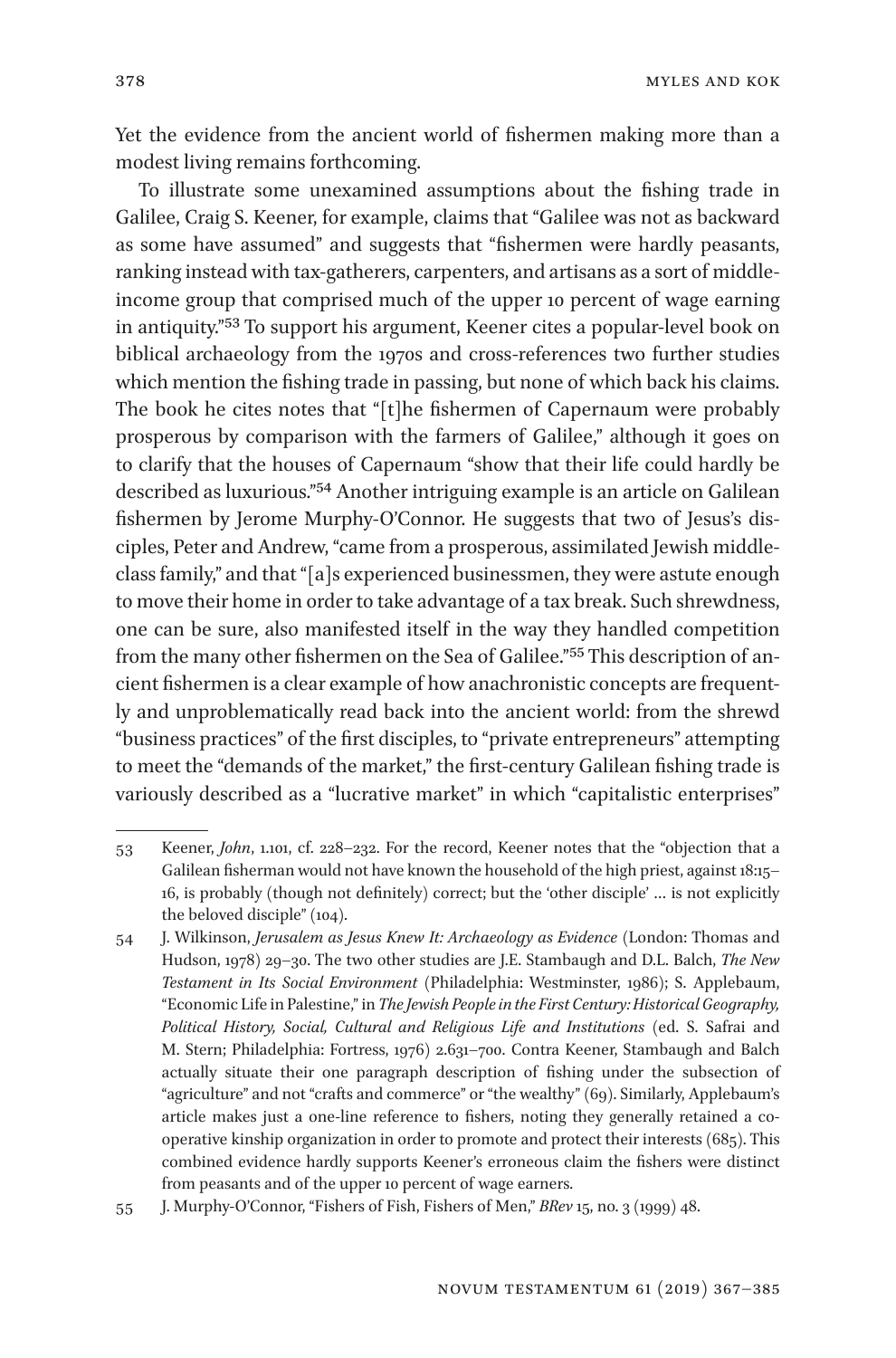played a significant role. According to Murphy-O'Connor, the scale of their operation was like that of a large family business: "They worked in partnership (Luke 5:7) with James and John, the sons of Zebedee (Luke 5:10), who had employees (Mark 1:20). They were free to start (John 21:1–3) and stop work (Luke 5:11) when it suited them."56 Similar speculative arguments are used by some Johannine commentators to explain (or explain away) how someone like John was able to acquire the literacy skills and resources to write a Gospel, and to account for the unknown disciple's familiarity with the high priest's court.

In D.A. Carson's consideration of the authorship of the Fourth Gospel, we find the most elaborate version of this argument that the beloved disciple is both the author of the Fourth Gospel and also the unnamed disciple in 18:15–16.57 In order to satisfy the argument that John, the son of Zebedee, fits all three criteria, Carson turns to the class position of ancient fishers and their households. He suggests that "John sprang from a family that was certainly not poor (they owned their own boats, Lk. 5:3, and employed others, Mk. 1:20)."58 Turning to the counter-argument that John, a simple fisherman, would not have had access to the aristocratic court of the high priest, Carson observes:

That a Galilean fisherman could have access to the high priest's court is frequently dismissed on the ground that a fishmonger could not enter unquestioned into the waiting room of the prime minister. In fact, the social model is all wrong. We have already seen that John's family enjoyed some substance; it may have been rich, and in many societies money breaks down social barriers. The relevant social barriers of firstcentury Palestine may not have been that strong in any case: rabbis were expected to gain a skilled trade apart from their study (thus Paul was a leather-worker), so that the stratification that divided the teacher from the manual labourer in Stoic and other circles of the hellenistic world was not a significant factor in much of Palestine.59

- 58 Ibid., 74.
- 59 Ibid.

<sup>56</sup> Murphy-O'Connor suggests the fact that "they were men of substance who controlled their own lives is confirmed by the quality of their house at Capernaum" (27). He then refers to the House of Peter—a house larger than most others in Capernaum with nothing to tie it to the historical disciples except for a dubious tradition dating from the fourth century.

<sup>57</sup> While he notes his arguments are "not beyond dispute," Carson (*John*, 75) nonetheless asserts "the internal evidence is very strong."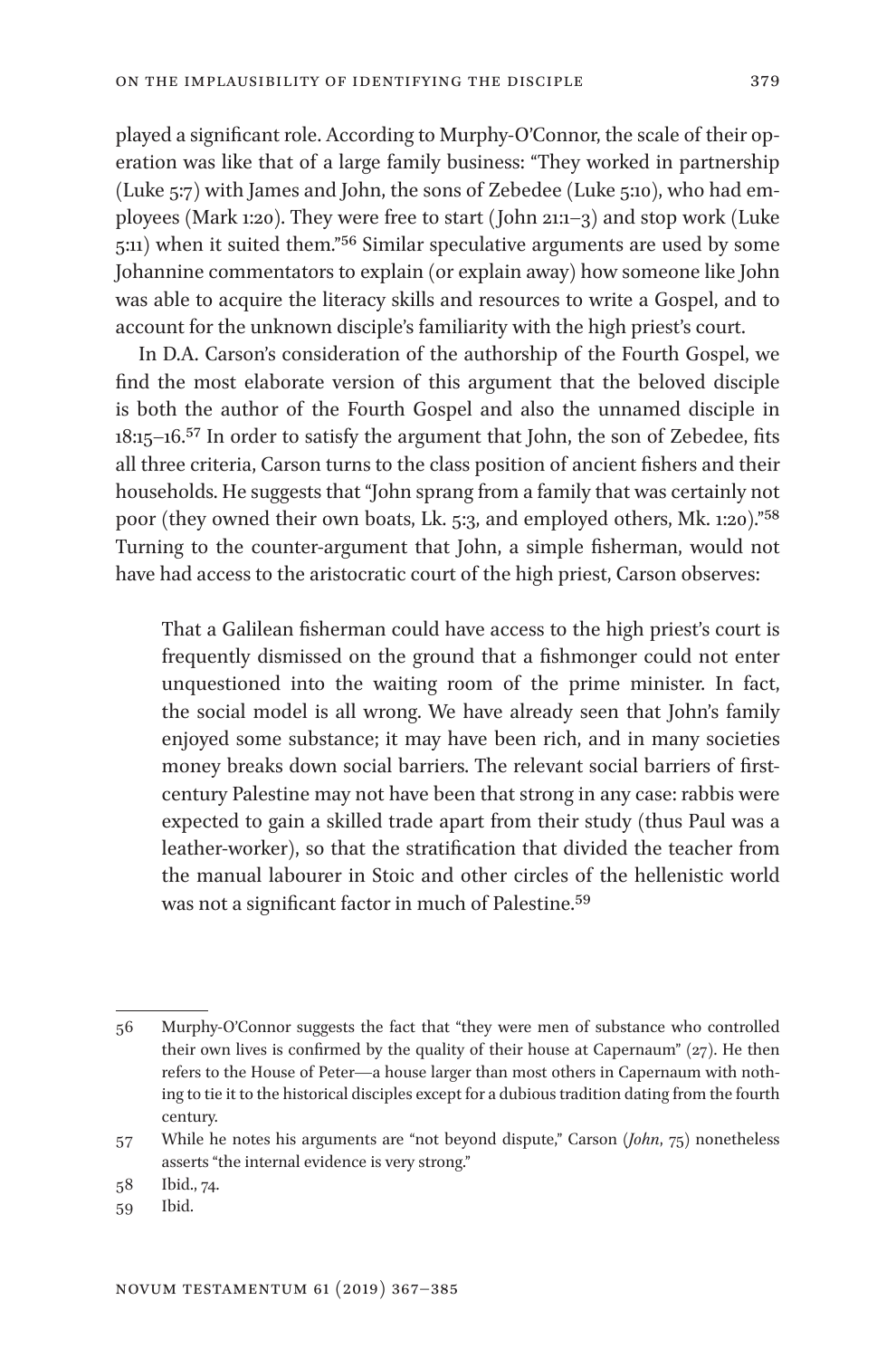Keener, Murphy O'Connor, and Carson's arguments outlined above are representative of oft-repeated statements concerning the economic status of the Galilean fishermen. As we will see below, however, fishermen owning their own boats or employing servants would not necessarily elevate them above their farming compatriots. Moreover, while Carson's suggestion that money breaks down social barriers may ring true to the modern ear, the overarching agrarian political-economic structure of ancient Palestine made social ascendency for non-elites virtually impossible. Fishers were born, lived, and died among the peasant masses.

### **4 Socio-Economic Analysis of Ancient Fishermen**

Social-scientific research from the past several decades enables us to quash the above assertions once and for all. Indeed, once textual or archaeological evidence is contextualized within the prevailing patterns of power relations in Galilee, Palestine, and the Roman Empire, such assertions concerning the "relative prosperity" of ancient fishers is found wanting. A pivotal article by K.C. Hanson on the Galilean fishing economy published two decades ago continues to be a focal point of discussion.<sup>60</sup> Hanson's study built upon two earlier studies<sup>61</sup> to examine the role of fishing as a social sub-system within the political economy of first-century Galilee and Roman Palestine. Among the key contributions of Hanson's article is a detailed mapping of the system or network of "exploitative" relations of production and extraction that would have made social ascendency for individual fishers virtually impossible.

According to the fundamental dynamics of advanced agrarian societies, the class struggle refracted in the New Testament writings refers to the small class of aristocratic city-based elite who, controlling the means of production (that is, the infrastructure required to produce goods like land or fishing rights), extract surplus value from the work or labour-power of the remaining peasant and slave populations. Around the agricultural and other yields of this social formation grew an administrative and economic infrastructure that became imbalanced in terms of how those yields were distributed. Most resources

<sup>60</sup> K.C. Hanson, "The Galilean Fishing Economy and the Jesus Tradition," *BTB* 27 (1997) 99– 111; cf. A.J. Batten, "Fish Tales," *BTB* 47 (2017) 5–14.

<sup>61</sup> W.H. Wuellner, *The Meaning of "Fishers of Men"* (Philadelphia: Westminster, 1967); M. Rostovtzeff, *The Social and Economic History of the Hellenistic World* (3 vols.; Oxford: Clarendon Press, 1998).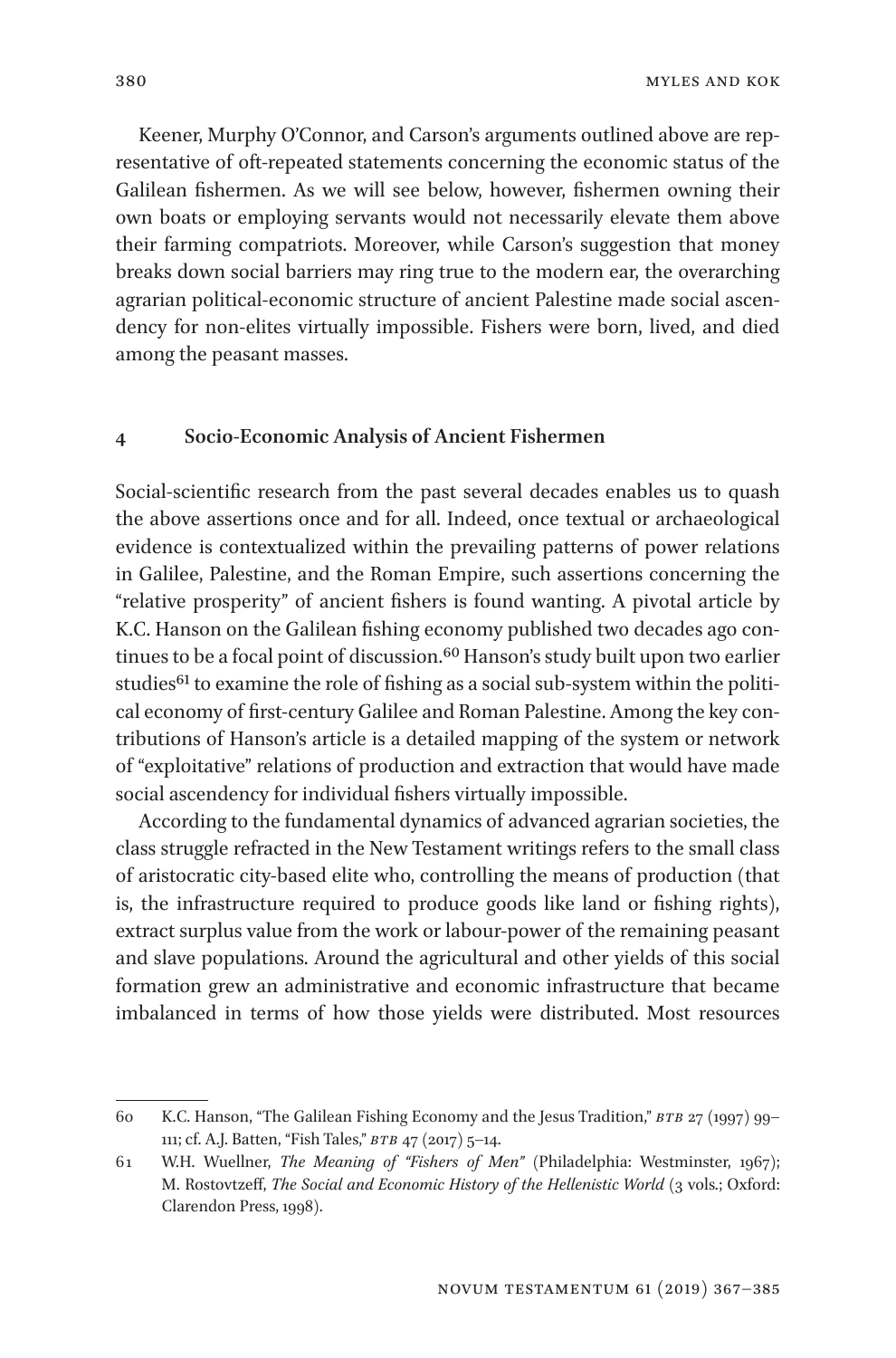were channelled upwards to the elite minority.62 The high priest and his household firmly sit within the aristocratic class.<sup>63</sup> Beneath the elite and above the peasant masses was a non-basic class of retainers who, although diverse in social roles, economic experiences, and political attitudes, functioned to enforce and regulate the economic and administrative mechanisms which resulted in the upward flow of resources.

What were the mechanisms implicating the daily lives of fishers? Whereas most economic activity within the ancient world was centred on the cultivation of land, the Sea of Galilee stands out as an important exception. Be that as it may, it would be strange to think the fishing trade operated as an exception outside the larger set of power relations in which a small class of aristocratic city-based elite who, controlling the means of production, nonetheless extracted surplus value from the work or labour-power of the remaining peasant and slave populations.64 Fishers and their households were also subject to the same excessive taxation, discontent, banditry, warfare, and violent reprisals, that implicated the daily life of farmers and other villagers. We learn from Josephus (e.g., *J.W.* 2.95) and the Synoptic tradition that life in rural Galilee was hardly the idyllic peasant utopia we often see represented in Jesus films. The lack of monumental structures and poor quality of housing in the remains of ancient fishing villages around the Sea of Galilee testifies to this impression of economical marginalization.65

The suggestion that the fishermen were "middle-class" or "relatively prosperous" immediately raises the question: relative or middle to what? Certainly, when compared to many slaves and the expendable population that was surplus

63 While Neyrey does not explicitly comment on the identity of the unknown disciple (inferring that Annas is informed about Jesus and his disciples by his "secret service"), he does comment accurately on the socio-economic status of the priestly class's patriarch, Annas: "Like all elites, he is served by many retainers: porters who guard his gate (18:16), soldiers who enforce his will (18:3), police to attend and guard him (18:22), and slaves to maintain his household." Moreover, Annas "must have lived in a palace in Jerusalem" and so was by all indications "a rich, powerful elite of very high role and status." J.H. Neyrey, *The Gospel of John* (NCBC; Cambridge: Cambridge University Press, 2007) 292.

64 For a more detailed explanation of the economic cycles of production and extraction between the urban-based elite and rural-based peasant masses, see G.E.M. de Ste. Croix, *The Class Struggle in the Ancient Greek World* (Ithaca: Cornell University Press, 1981); R. Boer and C. Petterson, *Time of Troubles: A New Economic Framework for Early Christianity* (Minneapolis: Fortress, 2017).

65 J. Appold, "Jesus' Bethsaida Disciples: A Study in Johannine Origins," in *John, Jesus and History: Aspects of Historicity in the Fourth Gospel* (ed. P.N. Anderson, F. Just, and T. Thatcher; Atlanta: SBL, 2009) 2.32–33.

<sup>62</sup> G.E. Lenski, *Power and Privilege: A Theory of Social Stratification* (New York: McGraw-Hill, 1966) 243–296.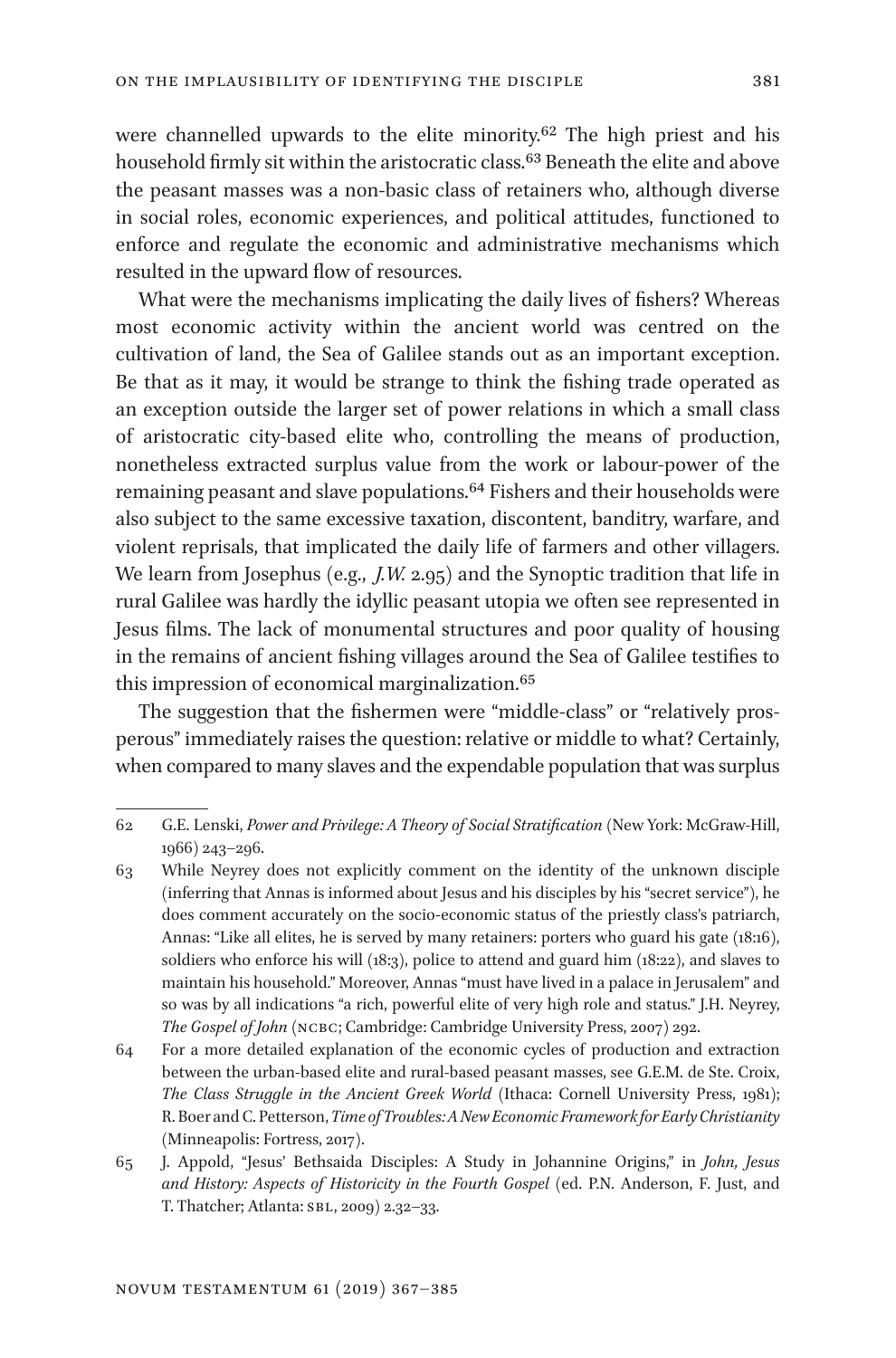to the demands for labour, one could suppose that fishermen were relatively prosperous. But in terms of their placement within the broader class struggle of an agrarian society, in which the overwhelming majority of the population, including independent producers like fishermen and artisans, lived below, at, or moderately above subsistence level, such comparisons seem less helpful. In his book on Paul and economics, Bruce Longenecker clarifies that while there might have been a small number of "middling groups" in the ancient economy, this "should not be seen as re-establishing the notion of a 'middle class' into our economic taxonomy of the ancient world."66 Fishermen certainly had nowhere near the level of social prestige afforded to retainers who were mostly city-based. On the contrary, located in rural villages in the countryside, there is little evidence to suggest that fishermen were substantially more privileged than any other villagers with whom they interacted.

The fundamental dynamics of an advanced agrarian social formation noted above effectively precluded those living at or near subsistence from accumulating wealth in any meaningful way. According to the classicist G.E.M. de Ste. Croix, fishermen were subject to indirect and collective forms of exploitation, primarily through payments and services not rendered from individual to individual but rather extracted by the authority of the occupying regime.67 Central to Ste. Croix's analysis is an urban-rural relation between the πόλις (*polis*) and the χώρα (*chôra*). The χώρα refers to the countryside with its villages, and the πόλις designates an urban environment. As Roland Boer and Christina Petterson note, in the colonial situation of the first century, "the *chôra* meant not the fields and villages in the vicinity of the *polis*, but all the colonized territory outside the *polis*, with peasant farming, village communities, as well as wider areas at the limits of human presence."68 Whether under Roman imperial rule or the client-kingdoms of the Herods, this institutional regime was extractive in that the latter produced the material foundations for the former.<sup>69</sup> Ste. Croix remarks that "[t]he fundamental relationship between city and countryside was always the same: it was essentially one of exploitation, with few benefits given in return."70

<sup>66</sup> B.W. Longenecker, *Remember the Poor: Paul, Poverty, and the Greco-Roman World* (Grand Rapids: Eerdmans, 2010) 55.

<sup>67</sup> Ste. Croix, *Class Struggle*, 205–206. See further, below. In fact, these groups were sometimes more vulnerable than landed peasants in that they were susceptible to these same basic demands but had no direct or indirect access to the resources of the land.

<sup>68</sup> Boer and Petterson, *Time of Troubles*, 79.

<sup>69</sup> Ste. Croix, *Class Struggle*, 9–19.

<sup>70</sup> Ibid., 13.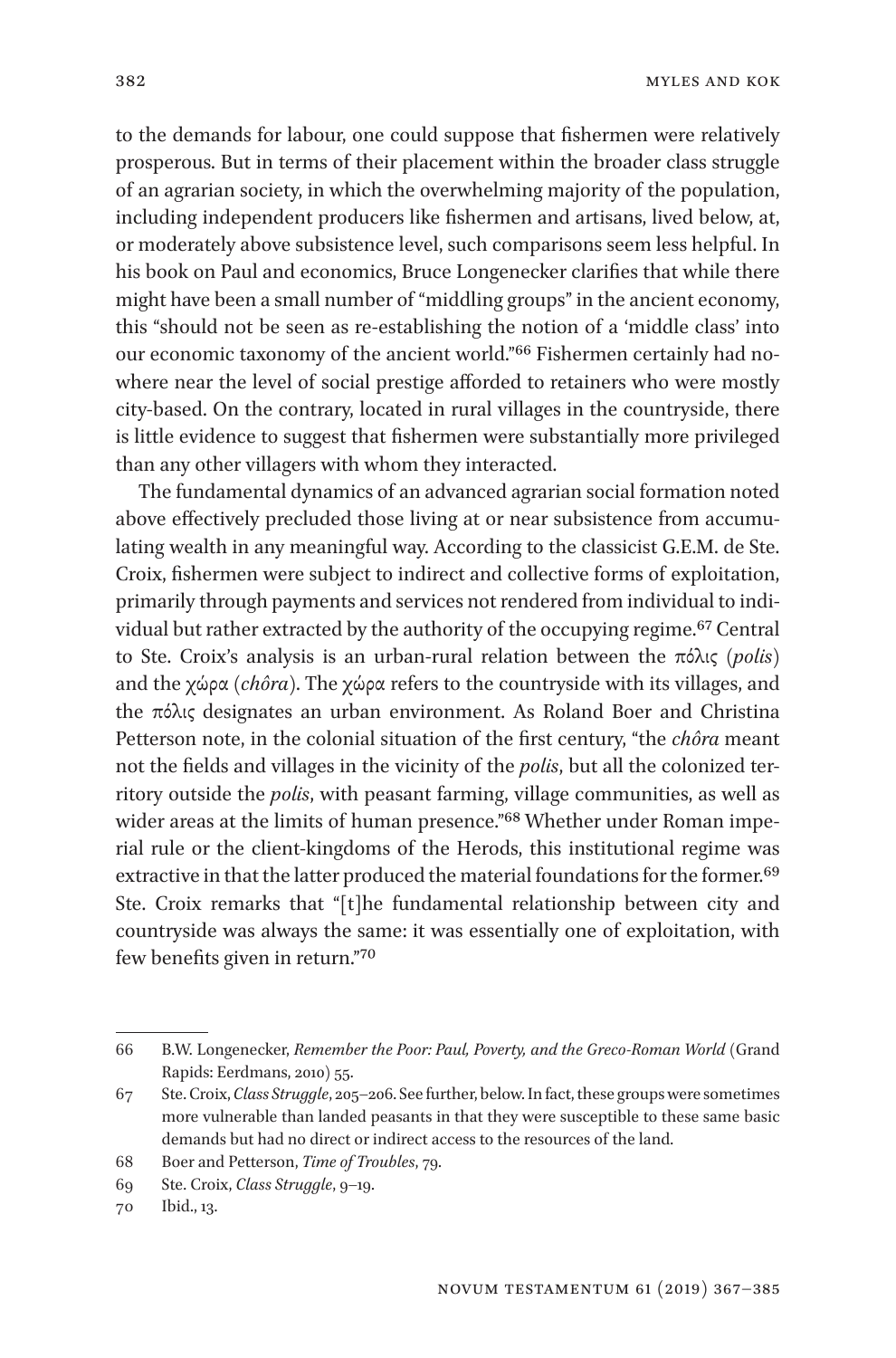Underscoring this spatial dichotomy between the πόλις and the χώρα was an accompanying set of ideological perceptions: the urban-based elite inside the πόλις viewed the peasants of the countryside with dismissive and undifferentiated contempt. The loaded question "Can anything good come from Nazareth?" (John 1:46), for instance, underscores this point of view (cf. Sirach 38:24–34). Ancient textual evidence, overwhelmingly produced by the urbanbased scribal elite, indicates that the precarious situation of those belonging to so-called "middling groups" in the χώρα was rarely envied. As Alicia Batten observes, ancient "[w]riters such as Plautus (*Rud*.), Ovid (*Meta*. 3.583–591) and others describe the fisher's life as impoverished and miserable. In some cases, men who fished were characterized as unmasculine, as their trade meant that they earned their keep by serving the indulgent pleasures of others, particularly rich fish eaters."71 Like the overwhelming majority of peasants who worked the land, artisans also lived below, at, or slightly above subsistence level. Lucian of Samosata describes an artisan's life as "laborious and barely able to supply them with just enough" (*Fug.* 12–13).72 Xenophon similarly describes the plight of marginal craftsmen as grim: "In small towns the same man makes couches, doors, ploughs, and tables, and still he is thankful if only he can find enough work to support himself" (*Cyr*. 8.2.5).

Ste. Croix actually excludes fishermen from his discussion of "other independent producers"—which includes a non-heterogeneous "middling" group of artisans, traders of different sorts, and the merchants who carried on commerce between cities to small local dealers<sup>73</sup>—instead classifying them as part of the exploited classes located within the broad peasant strata of Greco-Roman society. He writes, "[t]hose ancillary workers (such as artisans, building and transport workers, and even fishermen) who originate from and remain among the peasants may be considered as peasants themselves."74 They are not found in the public assembly, the aristocratic courts, or among the rulers. Moreover, owning one's tools, shop, land, or boat would not be enough to guarantee economic security, although it would make one's existence slightly less precarious. The economic system was overdetermined in such a way that made it far more likely for small peasant leaseholders to lose their land or lease rights through debt or elite requisition than obtain more land or accumulate wealth.

<sup>71</sup> Batten, "Fish Tales," 9.

<sup>72</sup> Elsewhere, Lucian revealingly describes a leather-worker, Micyllus, as depicting his own impending death as a time when he will never go hungry or wander barefooted and naked on a winter's day (*Cat*. 20).

<sup>73</sup> Ste. Croix, *Class Struggle*, 269–73.

<sup>74</sup> Ibid., 211.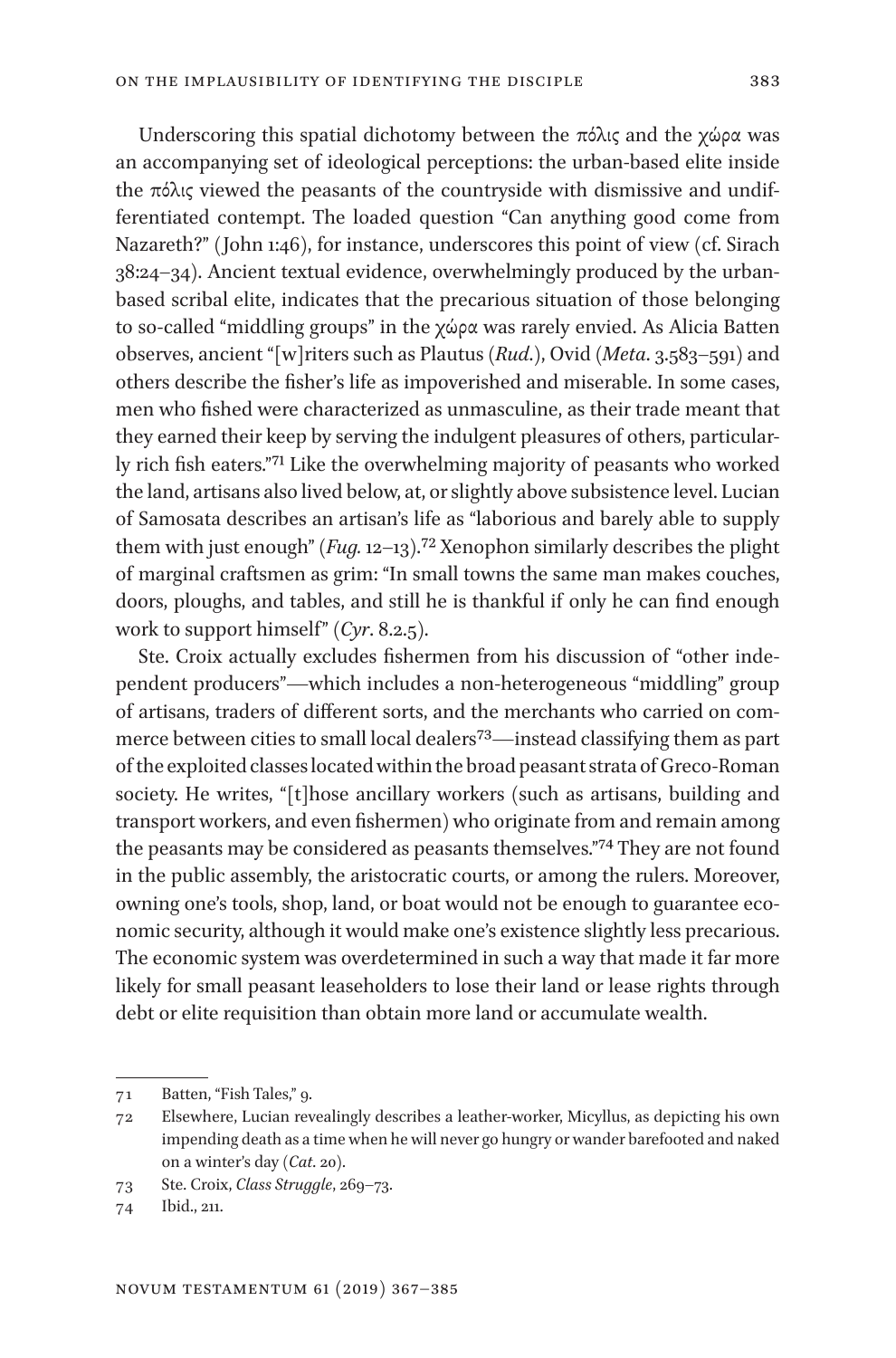Irrespective of whether the fishing trade was a prominent or even relatively prosperous enterprise, given these prevailing relations of economic extraction it does not follow that the fishermen themselves—even boat-owning, servant-hiring fishermen—were primary, or even secondary, benefactors. This would speak past their subordinate relationship to the means of production. A range of lucrative opportunities for entrepreneurially-minded Jewish peasants simply did not exist under the Roman occupation of first-century Palestine. Fishers could own boats and even hire servants, but this would not make them akin to aspiring small business owners with several employees. Possessing one or two servants would not be enough to make a peasant household considerably wealthy. Boer and Petterson note that it was not uncommon for peasants to occasionally make limited use of slaves or wage-labour.75 The imagined social-ascendancy of entrepreneurially-minded individuals, in which prosperous business owners and their subsidiaries might rub shoulders with the aristocratic nobility, is thus a projection of modern capitalist society in which wealthy individuals may be thought to influence political decision makers.

It is also unlikely that John would be known to the high priest's retainers. Carson suggests that Galilee supplied fish for all of the country and that John sold fish directly to the chief priests in Jerusalem after hauling them through the Fish Gate (cf. Neh 3:3; Zeph 1:10). This being the case, John would have been familiar with this particular entrance and the personnel.76 Of course, Carson here mistakenly assumes that it is John who would be transporting the fish to the city, and not merchants, transport workers, or other ancillary workers. In fact, a fishing syndicate was a long way down the production chain: after any catch was delivered to local processors, it would then be sent to distributors, who in turn would ship and cart it to buyers and sellers. At every stage of this process, taxes and tolls were extracted in order to facilitate the upward flow of resources.77

#### **5 Conclusion**

By the time of the writing of the Fourth Gospel, the Jesus movement had already begun to attract relatively wealthy and urban-based adherents of a fundamentally different social grouping than that of Galilean fishermen and peasants. This being the case, the Johannine text seems to idealize a character

<sup>75</sup> Boer and Petterson, *Time of Troubles*, 71.

<sup>76</sup> Carson, *John*, 74.

<sup>77</sup> Hanson, "The Galilean Fishing Economy", 101.